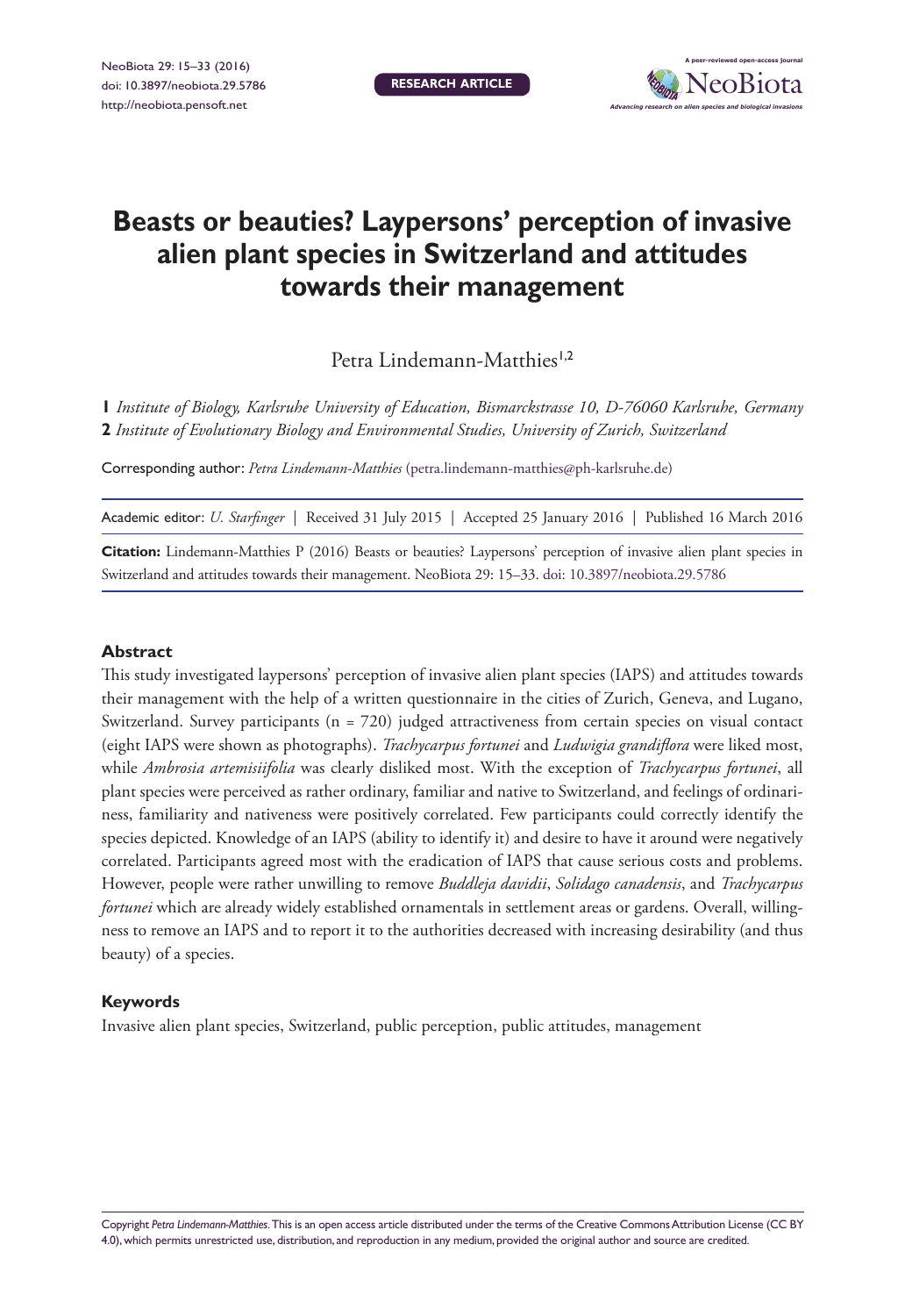## **Introduction**

Invasive alien species (IAS) are often considered a major threat to the world's biodiversity (MEA 2005, Vilà et al. 2011, Simberloff et al. 2013). They occur in all taxonomic groups and can affect all types of ecosystems (CBD 2009). IAS can be defined as species which establish outside their natural past range and dispersal potential and, once established, rapidly extend their range in the new region, causing significant harm to biological diversity, ecosystem functioning, socio-economic values, and/or human health in the invaded region (Vilà et al. 2011, Hulme et al. 2013). The strong increase in human travel, trade, and transportation has led to the introduction of many species to areas where they would not have been present without human assistance (Keller et al. 2011). As humans take an active part in the introduction, establishment, and spread of IAS, it is necessary to understand human perceptions and choices regarding the use and management of invasive species (Bardsley and Edwards-Jones 2007). However, research on biological invasions has focused more often on the ecological aspects of IAS than on social perceptions and attitudes of people (but see, e.g., García-Llorente et al. 2008, Andreu et al. 2009, Selge et al. 2011, Sharp et al. 2011, van der Wal et al. 2015). The present study is one of the first to investigate laypersons' perception of invasive alien plant species (IAPS) and attitudes towards their management in Switzerland.

Designing policies which prevent the introduction and release of IAS, and the management of species already established have become priority goals in many European countries (Commission of the European Communities 2008). About ten years ago, the Swiss Federal Office for the Environment (FOEN) commissioned an inventory of alien species in its country (Wittenberg 2005). Similar to other Central European countries, the assessment came up with about 800 alien species. Most of the aquatics and terrestrial invertebrates and diseases were accidental arrivals, whereas most of the vertebrates and plants were deliberate introductions. Plant species introduced as ornamentals are by far the largest group worldwide from which potential invasive ones emerge (Mack 2001). In Switzerland, for instance, 15 of the 23 IAPS on the Black List<sup>1</sup> have been deliberately introduced as ornamentals (Wittenberg 2005). However, as they cause substantial damage, prevention, control, and eradication measures are needed.

The general public's support and participation can be a key to success or failure of prevention, control, and eradication measures regarding IAS (Bertolino and Genovesi 2003, Bremner and Park 2007). However, the public's knowledge about IAS may be very limited. Several studies indicate that laypersons, at least in highly industrialized countries, know little about (local) plant and animal species, their diversity, and their ecological importance (e.g., Hunter and Brehm 2003, Pilgrim et al. 2007, Lindemann-Matthies and Bose 2008). Moreover, the discussion about IAS management and species conservation often neglects values which people attach to certain organisms (overview in

<sup>1</sup> The "Black List" includes invasive alien plants of Switzerland that cause damage in the areas of biodiversity, health, and/or economy. The establishment and the spread of these species must be prevented (FOEN 2007).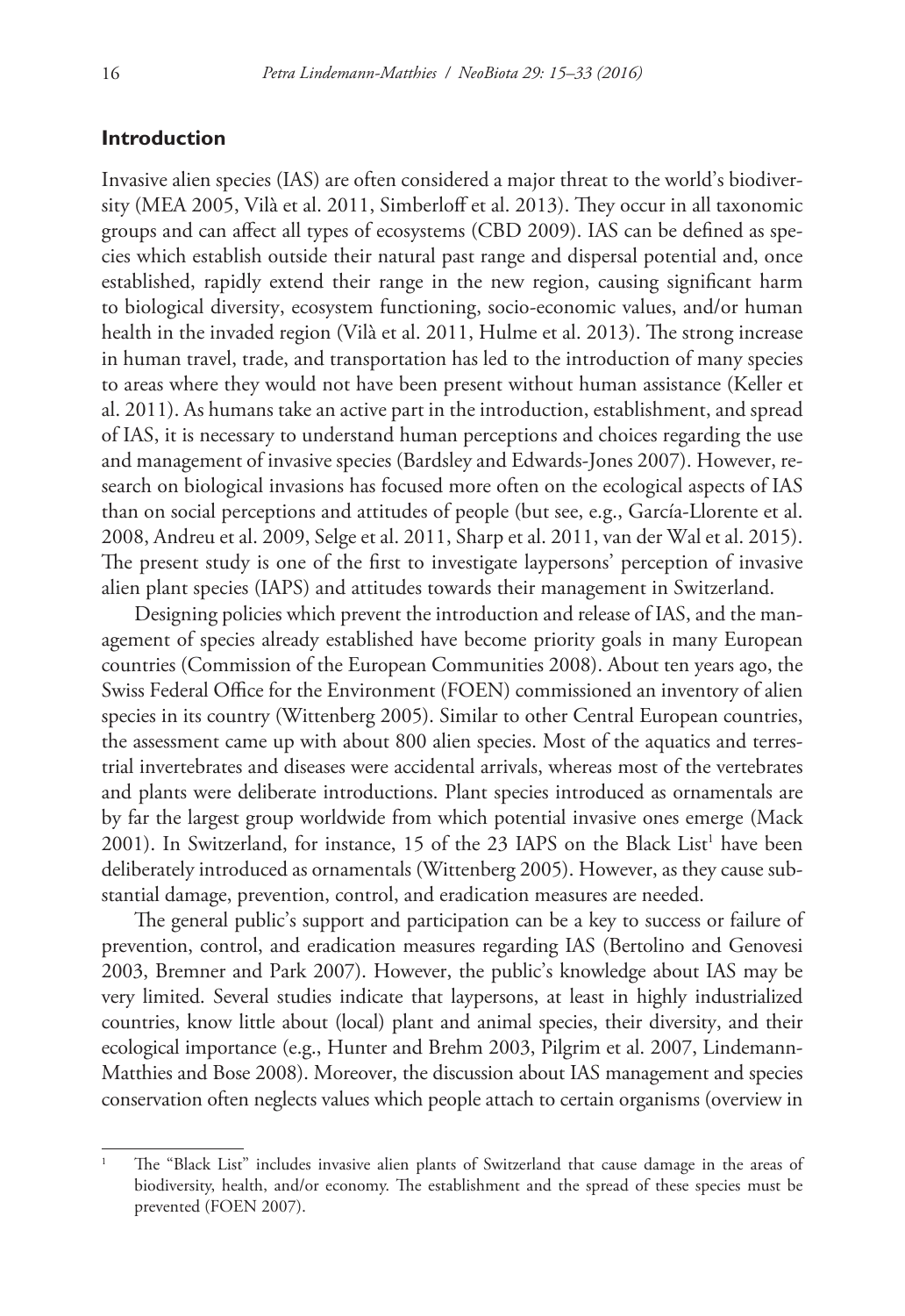Heink and Jax 2014). Perceptions of laypersons on species conservation might strongly differ from those of ardent conservationists and natural resource managers, especially when the lethal removal of charismatic mammals is discussed (Minteer and Collins 2005, Lundberg 2010). However, laypersons might also not support the removal of "beautiful" IAPS, i.e., plants which are typically used as ornamentals (Veitch and Clout 2001, Lindemann-Matthies 2005). They might be perceived as a local enrichment to cities, gardens, banquettes, and even industrial zones (McKinney 2006). In consequence, public attention might be drawn away from problems related to the invasiveness of certain species. It is therefore important to know how people perceive and respond to IAS, as this facilitates the design of environmental management policies and communication strategies that are more likely to find acceptance among the general public (Fischer and van der Wal 2006).

This study investigated the perception of IAPS by more than 700 laypersons in Switzerland and their attitudes towards species management. The study contributes to international research on public perception of IAS and attitudes towards management strategies (e.g., Fischer and van der Wal 2006, Bremner and Park 2007, García-Llorente et al. 2008, Sharp et al. 2011), on stakeholders' perception of alien plant species in Switzerland (Humair et al. 2014a), and, more generally, on biodiversity perception (e.g., Colton and Alpert 1998, Fischer and Young 2007, Lindemann-Matthies and Bose 2008). It also provides baseline data for conservation activities that build upon the existing perceptions and attitudes of laypersons in Switzerland.

Main objectives were to investigate laypersons' (1) characterization of eight IAPS shown on paper, (2) ability to identify them, and (3) attitudes towards certain types of management. It was also investigated whether laypersons' perception of IAPS and attitudes towards certain types of management were influenced by socio-demographic variables and study location.

## **Methods**

## **Study design and data collection**

The study was carried out in three cities Zurich, Geneva, and Lugano, which are situated in three different regions and cantons (= administrative divisions) of Switzerland. Zurich in the north of the country belongs to the canton of Zurich (German-speaking part of Switzerland), Geneva in the southwest to the canton of Geneva (French-speaking part), and Lugano in the very south to the canton of Ticino (Italian-speaking part). Data were collected at the lake-sides of the three cities, as people are likely to be there during leisure time, and willing to take their time to answer the questions. Randomly selected passers-by (18 years and older) were asked, always in a similar way, to participate in a study about plants. In summer 2009, 720 persons filled out the questionnaire (240 in each city) in the local language. Data collection exercises required approximately 15 minutes time, and anonymity was guaranteed to the participants.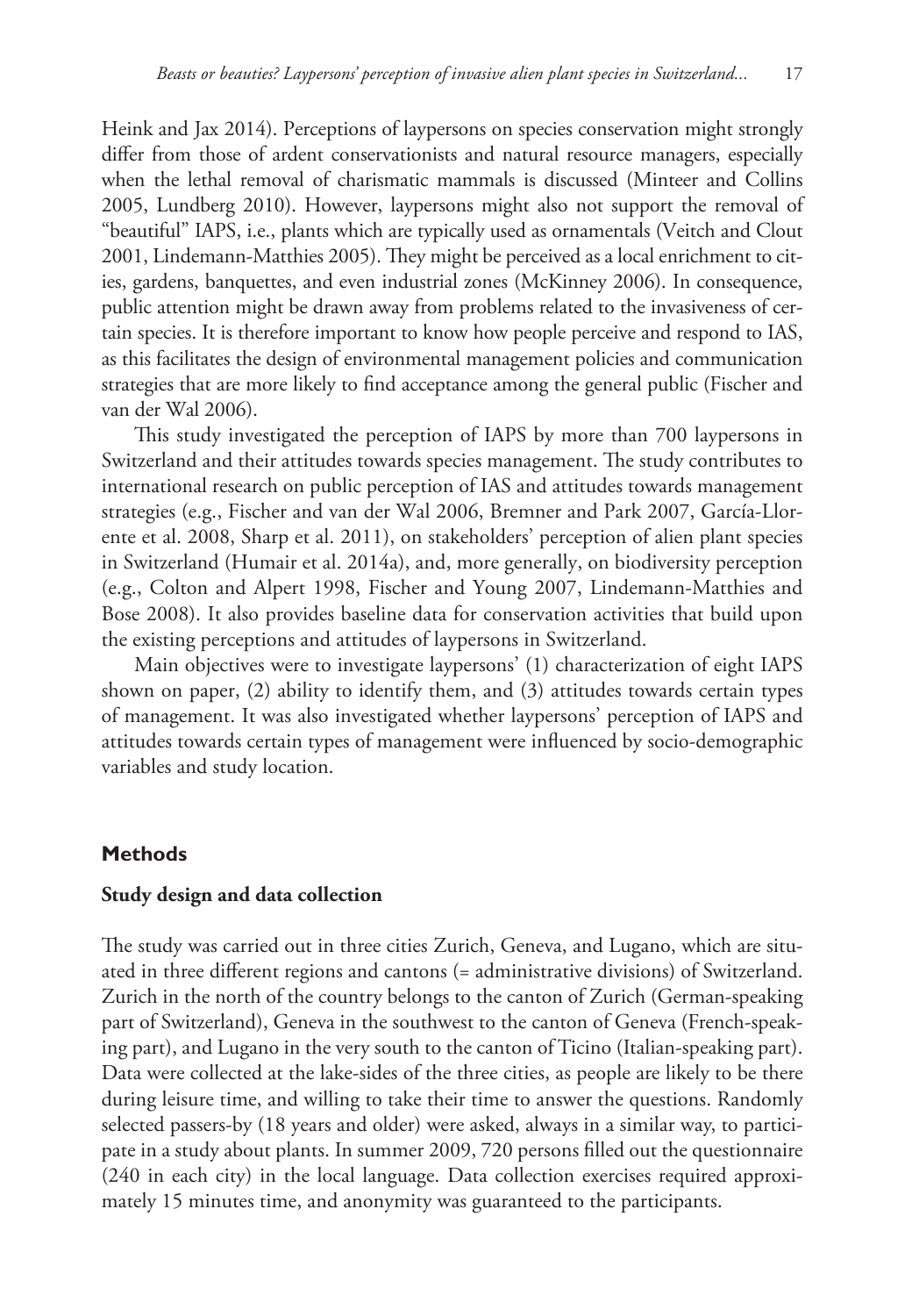# **Questionnaire approach**

The questionnaire consisted of two parts, which were printed on two separate sheets of paper to avoid influences of the second part, in which information about IAPS was provided, on the first part (Suppl. material 2). Participants were instructed to ask for the second sheet after finishing the first one. The first part investigated laypersons' perception of eight IAPS and their ability to identify them (objectives 1 and 2). Seven of these species were on the Black List (*Ambrosia artemisiifolia*, *Buddleja davidii*, *Heracleum mantegazzianum*, *Impatiens glandulifera*, *Ludwigia grandiflora*, *Senecio inaequidens*, and *Solidago canadensis*) and one was on the Watch List (*Trachycarpus fortunei*). Species were chosen by impact (*A. artemisiifolia*, *H. mantegazzianum* and *I. glandulifera* are among the 100 worst alien terrestrial plant species in Europe ([http://www.](http://www.europe-aliens.org/speciesTheWorst.do) [europe-aliens.org/speciesTheWorst.do\)](http://www.europe-aliens.org/speciesTheWorst.do)), popularity (*B. davidii* and *S. canadensis* are typical garden plants), threats to human health (*H. mantegazzianum* produces sap that causes skin lesions upon contact and pollen of *A. artemisiifolia* is highly allergenic), and regional importance, e.g., *S. canadensis* in Zurich, *L. grandiflora* in Geneva and *T. fortunei* in Lugano (FOEN 2006). Moreover, *A. artemisiifolia*, *H. mantegazzianum*, *I. glandulifera*, *L. grandiflora*, *S. inaequidens*, and *S. canadensis* are included in the "Swiss Ordonnance on Organism Dissemination in the Environment (ODE) RS 814.911" (2008) and may therefore not be introduced into the environment in Switzerland.

All plants were presented as photographs and their invasive status was not revealed. Each species had to be characterized by five opposing attributes (ugly-beautiful, extraordinary-ordinary, exotic-indigenous, unfamiliar-familiar, unwanted-wanted) on 7-step scales (e.g., very ugly, ugly, rather ugly, neither/nor, rather beautiful, beautiful, very beautiful). After the characterization exercise, participants had to identify as many species as they could and write down their common names. A plant was regarded as correctly identified if its common name was provided at the genus or species level.

The second part investigated laypersons' attitudes towards different types of management (objective 3). A short introduction provided information about IAPS and also clarified that all species shown in the first part were invasive. Participants had to choose among four different types of management (no intervention, no removal of aesthetically pleasing plants, but removal of less appealing ones, removal of only those invasive plants that provoke serious problems and costs, removal of all invasive plants in order to conserve unique habitats and species) to find the one type of management they considered most suitable. To investigate whether the choice of a certain management type depends on the species involved, a brief portrait of one of the IAPS used in the picture test was included in each questionnaire. Eight different versions of the second questionnaire part were thus prepared (varying in portraits, but being otherwise identical). The questionnaires were handed out to the 240 participants (30 persons per version) in each city which overall amounted to 720 questionnaires being filled out. Participants had to select among three types of management (no intervention, surveillance without taking immediate action, removal), and choose the one they considered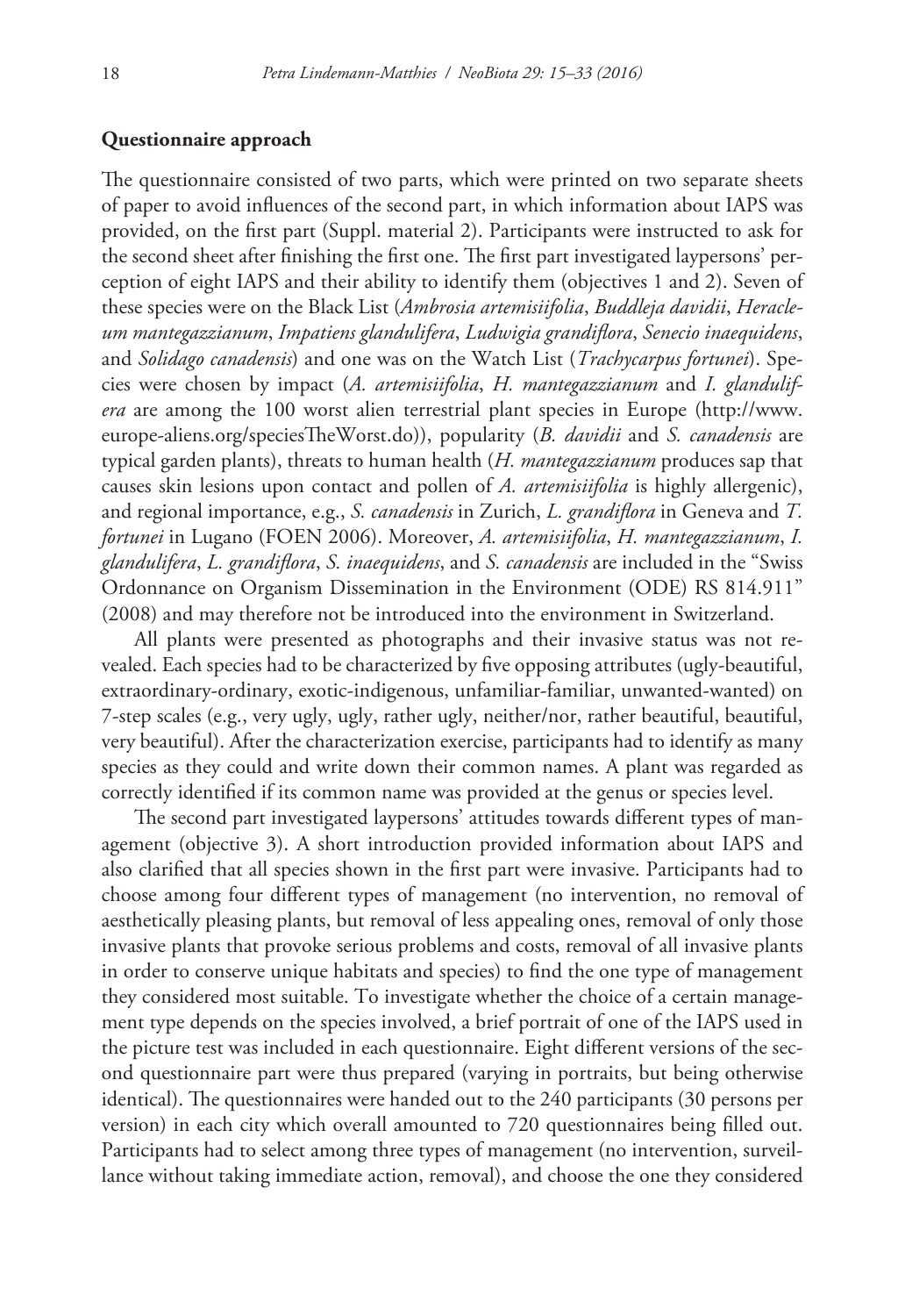to be most fitting for the IAPS presented. In case they had chosen the latter type, they were asked where the species should be removed (from nature reserves, natural areas, forests or farmland, settlement areas, cities, and gardens). Moreover, they were asked whether they would report the species if they detected it, and whether they would remove it from their own garden.

Finally, participants were asked about their age, sex, level of formal education, professional expertise (profession related to biology, ecology or landscape topics), and environmental commitment (membership in an environmental organization). These variables were found influential in studies on biodiversity perception (e.g., Lindemann-Matthies and Bose 2008, Junge et al. 2011), and on attitudes towards invasive species (e.g., Fischer and van der Wal 2006, Bremner and Park 2007, García-Llorente et al. 2008).

#### **Participants and data analysis**

Participants (52% women) were between 18 and 79 years old (mean age = 32 years). About 68% of participants had a high school degree, 9% a profession related to biology, ecology, or landscape topics, and 22% were members in an environmental organization. Similar numbers were found in a large representative Swiss study on landscape perception (Junge et al. 2011).

Linear regressions were used to test for influences of socio-demographic variables and study location on participants' characterizations of eight IAPS and number of IAPS correctly identified. The final minimum adequate models were obtained by backward elimination of non-significant ( $p > 0.05$ ) variables. As this type of analysis does not allow strong correlations between explanatory variables (r > 0.35), Pearson correlations between binomial and metric explanatory variables were tested first (Crawley 2005). The following variables and factors were initially included in the models: age, sex, level of education (high-school degree or not), professional experience (profession related to biology/ecology/landscape topics or not), environmental commitment (membership in an environmental organization or not), and study location (dummy coded with Geneva and Lugano tested versus Zurich).

Ordinal regression was used to test for influences on participants' attitudes towards certain types of management (as outlined in Figure 2). The four different types were reduced to three, i.e., no intervention, partial intervention (combination of answers "removal of IASP that provoke serious problems and costs" and "removal of aesthetically less appealing ones") and total removal of IAPS, and treated as an ordered dependent variable (from low to high intervention intensity). The following variables and factors were initially included in the model: age, sex, level of education, professional experience, environmental commitment, study location (dummy coded), and "taxonomic knowledge" (number of species correctly identified). All analyses were carried out with SPSS for Windows 20.0.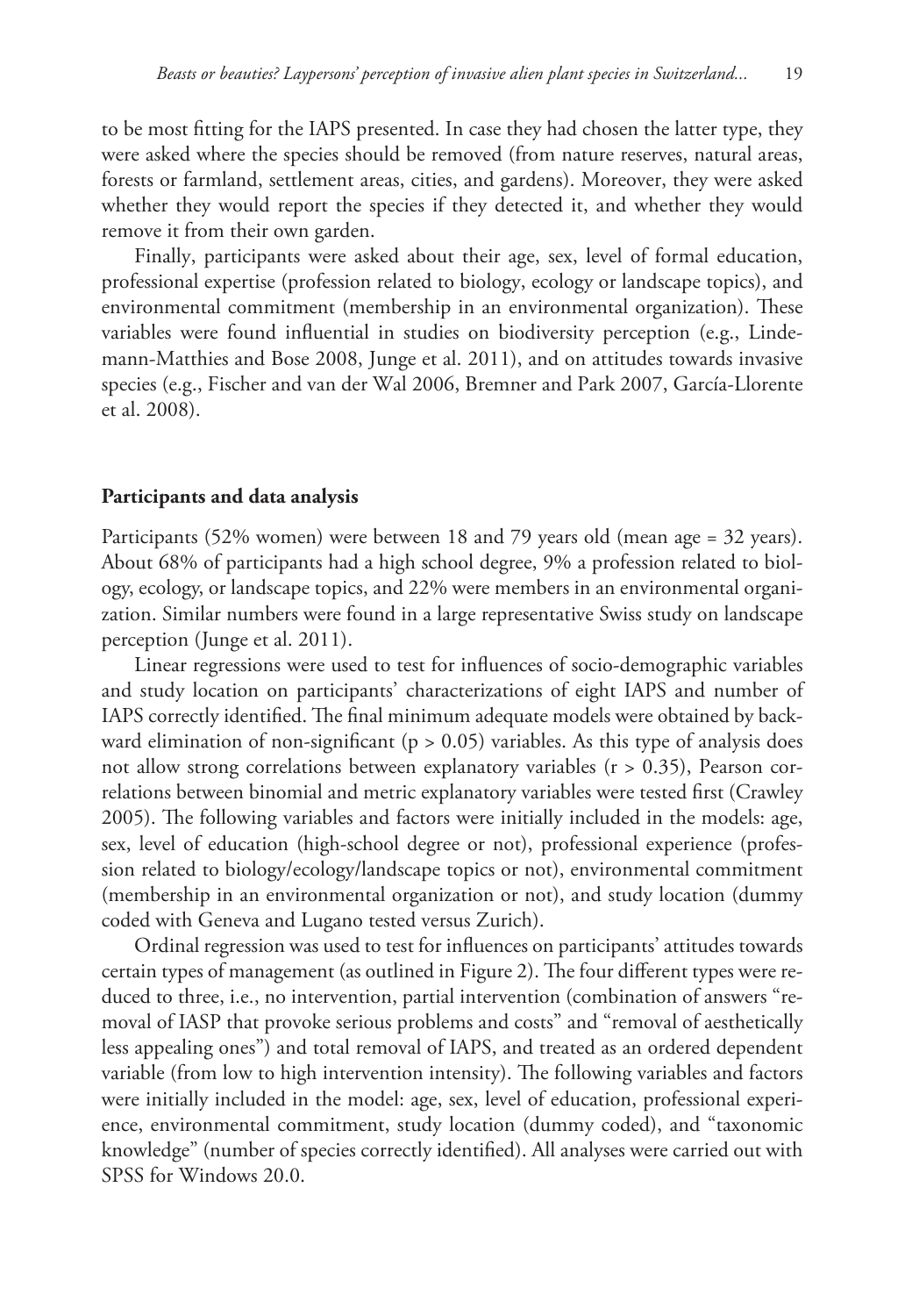## **Results**

## **Characterization of eight IAPS (objective 1)**

Almost all plants were perceived as beautiful and wanted. On average, *Ludwigia grandiflora* was considered most beautiful, *Trachycarpus fortunei* most extraordinary, exotic and wanted, *Senecio inaequidens* most ordinary, indigenous and familiar, *Solidago canadensis* most unfamiliar, and *Ambrosia artemisiifolia* most ugly and unwanted (Figure 1). Aesthetic appeal and desirability of a species (attributed scores on the "uglybeautiful" and "unwanted-wanted" scale, respectively) were positively correlated as were perceived nativeness, familiarity and ordinariness (scores on the "exotic-indigenous", "unfamiliar-familiar" and "extraordinary-ordinary" scale, all correlation coefficients between 0.15 and 0.46, all p < 0.001). Moreover, perceived nativeness and desirability (scores on the "exotic-indigenous" and "unwanted-wanted" scale) were positively correlated (all correlation coefficients between  $0.14$  and  $0.22$ , all  $p < 0.002$ ). Only in case of *T. fortunei*, no significant correlation was found between nativeness and familiarity or nativeness and desirability ( $p > 0.906$ ).

Study location influenced characterizations (Table 1, see Figure 1). Compared with Zurich, most plant species were less wanted by participants in Lugano, and some also less wanted by participants in Geneva. Moreover, several plants were considered more ordinary, but less indigenous in Lugano than in the other two locations (especially *T. fortunei*). Age especially influenced how beautiful and extraordinary a plant was perceived to be (see Table 1). Sex-related differences were always due to higher ratings by women (on the 7-step scales), and occurred especially in case of beauty and familiarity. Level of formal education and professional expertise hardly influenced ratings, while environmental organization members considered *L. grandiflora*, *H. mantegazzianum* and *I. glandulifera* less extraordinary, and the latter two also more indigenous than did non-members.

#### **Identification of the eight IAPS (objective 2)**

Only 75 participants could correctly identify at least one of the plant species presented (1 species: 41 persons, 2–3 species: 27 persons, 4–7 species: 7 persons, 8 species: nobody). *B. davidii* and *H. mantegazzianum* were most often and *S. inaequidens* and *L. grandiflora* least often correctly identified (see numbers in brackets in Table 2).

In the model ( $r^2$  = 0.16), age, professional experience, membership in an environmental organization and study location influenced participants' "taxonomic" knowledge. With increasing age, individuals were more able to identify species correctly (b  $= 0.01$ , t = 6.29, p < 0.001), as were participants with professional expertise (b = 0.39,  $t = 4.54$ ,  $p < 0.001$ ) and environmental organization members (b = 0.23, t = 3.74, p < 0.001). Participants in Lugano were less able than the others to identify species correctly ( $b = -0.16$ ,  $t = -3.08$ ,  $p = 0.002$ ).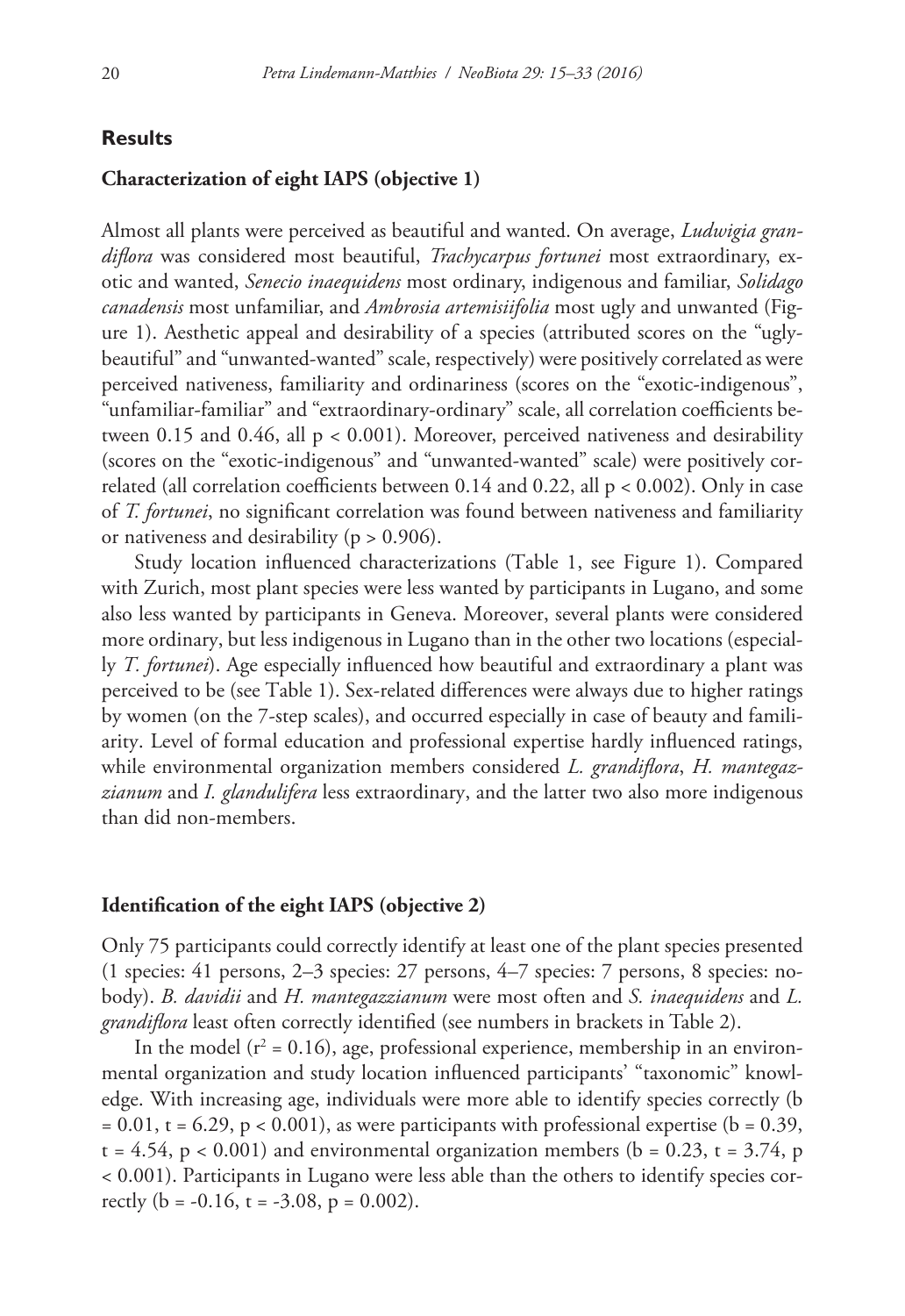

Figure 1. Characterization of eight invasive alien plant species in Zurich, Geneva and Lugano. Participants (n = 720) had to characterize each species by five opposing attributes (ugly-beautiful, extraordinaryordinary, exotic-indigenous, unfamiliar-familiar, unwanted-wanted) on 7-step scales (e.g., very ugly, ugly, rather ugly, neither/nor, rather beautiful, beautiful, very beautiful). Mean rating scores and standard errors of means are shown.

Knowledge of an IAPS (ability to identify it on paper) and desire to have it around (attributed score on the "unwanted-wanted" scale) were negatively correlated. An IAPS was considered (rather) unwanted by those participants who knew it, and (rather) wanted by those who did not. Only with *B. davidii* was this not the case (see Table 2).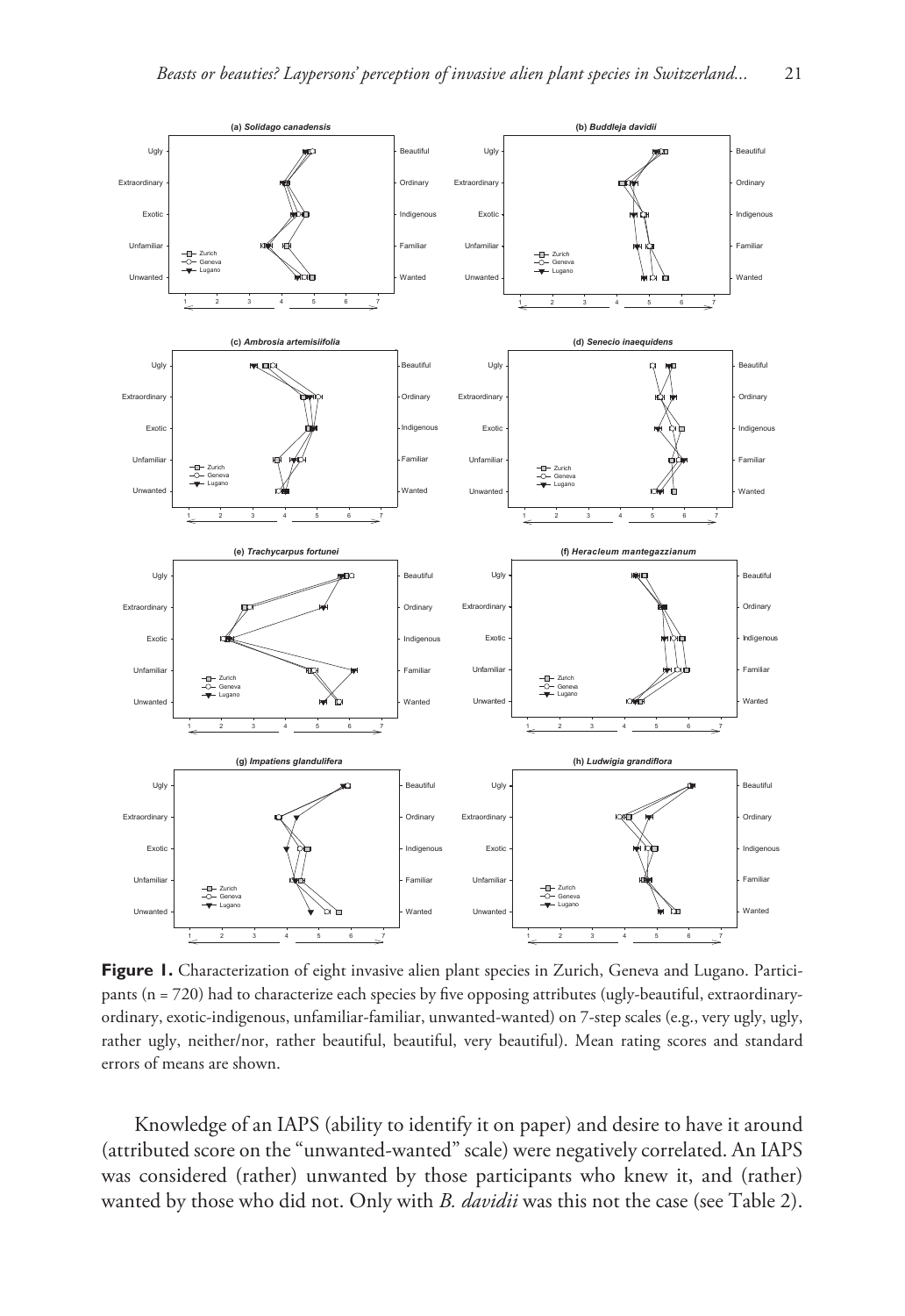**Table 1.** Influence of socio-demographic variables and study location on laypersons' (n = 720) characterization of eight invasive alien plant species of Switzerland that were shown to them on photos. All characterizations were done with the help of 7-step rating scales, anchored on both sites with five dichotomous attributes (e.g., very ugly-very beautiful; see Figure 1). Data were analyzed by multiple regressions (backward selection). Only significant effects (t- and p-values) are shown (\*: p < 0.05; \*\*: p < 0.01; \*\*\*: p < 0.001). P-values were adjusted by Bonferroni-correction for multiple testing.

| Attributes and<br>species | Age        | Women vs.<br>men | Prof. related<br>to ecology | <b>NGO</b><br>member | Geneva vs.<br>Zurich | Lugano vs.<br>Zurich |
|---------------------------|------------|------------------|-----------------------------|----------------------|----------------------|----------------------|
| <b>Beautiful</b>          |            |                  |                             |                      |                      |                      |
| S. canadensis             | $6.11***$  |                  |                             |                      |                      |                      |
| B. davidii                | $3.09*$    | $4.56***$        | $3.01*$                     |                      |                      |                      |
| A. artemisiifolia         | $6.53***$  |                  |                             |                      | $3.27*$              |                      |
| S. inaequidens            | $2.87*$    | $2.97*$          |                             |                      | $-5.95***$           |                      |
| H. mantegazzianum         | $4.45***$  | $3.19***$        |                             |                      |                      |                      |
| I. glandulifera           |            | $3.25***$        |                             |                      |                      |                      |
| L. grandiflora            |            | $3.31***$        |                             |                      |                      |                      |
| Ordinary                  |            |                  |                             |                      |                      |                      |
| B. davidii                |            |                  | $2.97*$                     |                      |                      |                      |
| S. inaequidens            | $-4.38***$ |                  |                             |                      |                      |                      |
| T. fortunei               | $-2.78*$   |                  |                             |                      |                      | 17.88***             |
| H. mantegazzianum         |            |                  |                             | $-2.84*$             |                      |                      |
| I. glandulifera           |            |                  |                             | $-2.99*$             |                      | $4.14***$            |
| L. grandiflora            | $-3.09*$   |                  |                             |                      |                      | $5.06***$            |
| Indigenous                |            |                  |                             |                      |                      |                      |
| B. davidii                |            | $3.84***$        |                             |                      |                      |                      |
| S. inaequidens            |            |                  |                             |                      |                      | $-5.51***$           |
| H. mantegazzianum         |            |                  |                             | $3.42*$              |                      | $-3.63***$           |
| I. glandulifera           | $3.33***$  |                  |                             |                      |                      | $-3.87***$           |
| L. grandiflora            |            |                  |                             |                      |                      | $-3.51***$           |
| Familiar                  |            |                  |                             |                      |                      |                      |
| S. canadensis             | $3.98***$  |                  |                             |                      | $-3.77***$           |                      |
| B. davidii                |            | $4.52***$        | 5.54***                     |                      |                      |                      |
| A. artemisiifolia         |            |                  |                             |                      | $4.38***$            | $3.07*$              |
| T. fortunei               |            | $3.20*$          |                             | $2.83*$              |                      | $9.12***$            |
| H. mantegazzianum         |            | $3.59***$        | $3.38**$                    |                      |                      | $-3.81***$           |
| I. glandulifera           | $4.53***$  |                  |                             |                      |                      |                      |
| L. grandiflora            |            | $3.03*$          |                             |                      |                      |                      |
| Wanted                    |            |                  |                             |                      |                      |                      |
| S. canadensis             | $3.30**$   |                  |                             |                      |                      | $-2.76*$             |
| B. davidii                |            | $3.56***$        |                             |                      | $-2.90*$             | $-5.06***$           |
| S. inaequidens            | $3.66***$  |                  |                             |                      | $-4.50***$           |                      |
| T. fortunei               |            |                  |                             |                      |                      | $-4.07***$           |
| I. glandulifera           |            | $3.80***$        |                             |                      | $-3.00*$             | $-7.08***$           |
| L. grandiflora            |            |                  |                             |                      |                      | $-4.68***$           |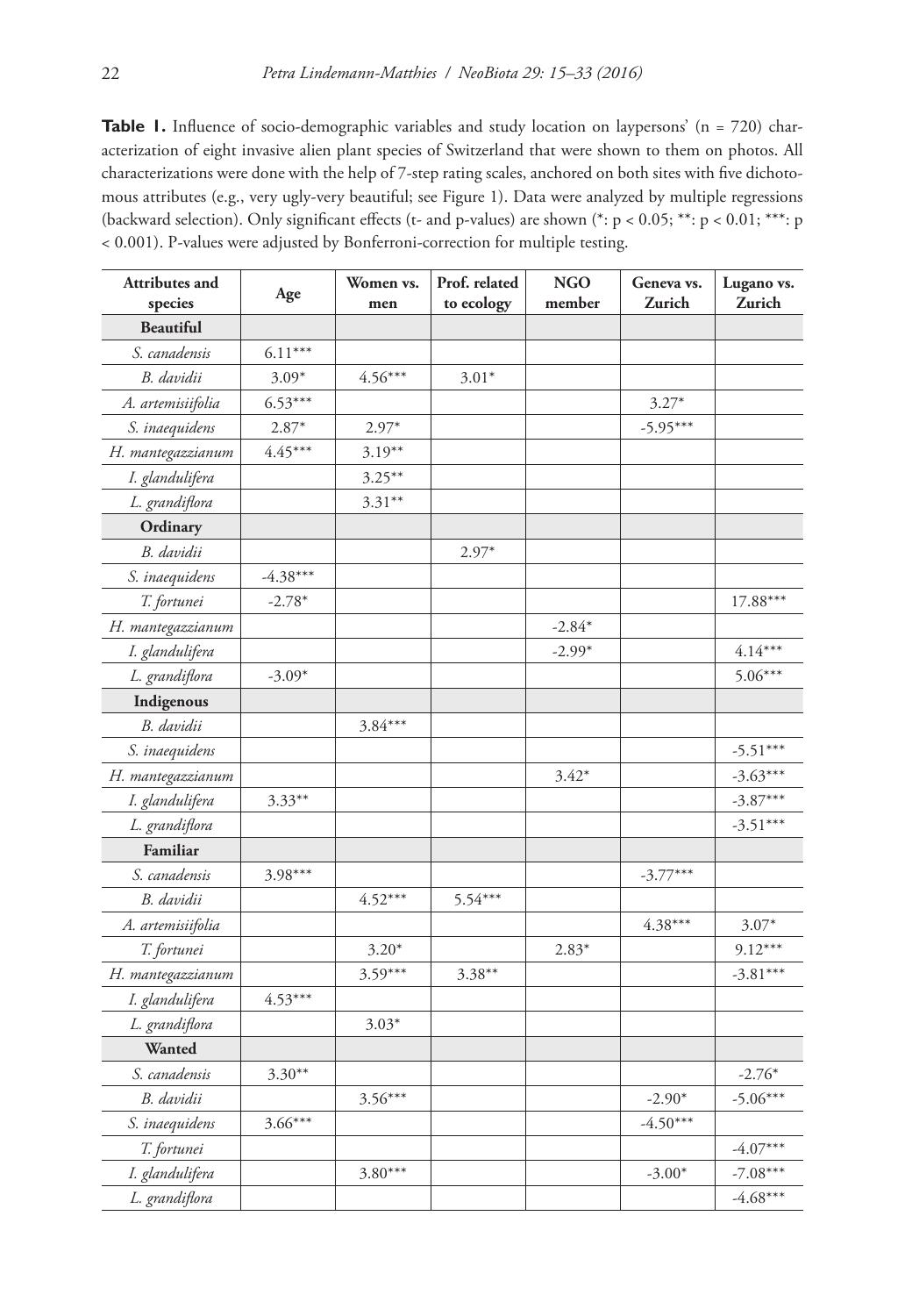**Table 2.** Relationship between knowledge of IAPS (measured as the ability to identify them) and degree of their desirability (measured on a 7-step scale with 1: very unwanted, 2: unwanted; 3: rather unwanted; 4: neither unwanted nor wanted; 5: rather wanted, 6: wanted, 7: very wanted). The number of participants (overall 720 persons) who could correctly identify the species is shown in brackets. Data were analyzed only when more than ten participants could identify the species. \*:  $p < 0.05$ ; \*\*:  $p < 0.01$ ; \*\*\*:  $p < 0.001$ .

|                          | Desirability (mean rating scores) |                     |                          | <b>Test statistics</b>   |
|--------------------------|-----------------------------------|---------------------|--------------------------|--------------------------|
| <b>Species</b>           | Unable to identify                | Able to identify    | F-value                  | P-value                  |
| Solidago canadensis      | $4.7 \pm 0.05$                    | $4.0 \pm 0.27$ (25) | 6.76                     | 0.009                    |
| Buddleja davidii         | $5.2 \pm 0.06$                    | $5.1 \pm 0.20$ (51) | 0.08                     | 0.781                    |
| Ambrosia artemisiifolia  | $4.0 \pm 0.06$                    | $2.1 \pm 0.33$ (19) | 31.45                    | < 0.001                  |
| Senecio inaequidens      | $5.3 \pm 0.06$                    | 2.0(1)              | ۰                        | $\overline{\phantom{a}}$ |
| Trachycarpus fortunei    | $5.5 \pm 0.06$                    | $3.2 \pm 0.60$ (6)  | $\overline{\phantom{a}}$ | ۰                        |
| Heracleum mantegazzianum | $4.4 \pm 0.07$                    | $3.6 \pm 0.32$ (28) | 5.38                     | 0.021                    |
| Impatiens glandulifera   | $5.2 \pm 0.05$                    | $3.2 \pm 0.45$ (9)  | ٠                        | ۰                        |
| Ludwigia grandiflora     | $5.4 \pm 0.05$                    | $2.5 \pm 0.91$ (2)  | $\overline{\phantom{a}}$ | ۰                        |

# **Opinion on types of management (objective 3)**

In view of participants, for IAPS that cause serious costs and problems, removal was clearly the best type of management and thus most often chosen (Figure 2). Results of the ordinal regression analysis showed that only "taxonomic" knowledge (number of IAPS correctly identified) significantly influenced a person's decision for a certain type of management. With increasing knowledge, the likelihood increased that one of the stricter types of management (partial or total removal of IAPS) was opted for (Wald = 12.73,  $p < 0.001$ ).

When asked how to proceed with the individual species presented in the second questionnaire sheet, participants more often opted for removal than surveillance, only with *T. fortunei* and *B. davidii* was this not the case (Figure 3).

Participants who had opted for the removal of a species were asked where they wanted a species to be removed. Especially in case of *S. canadensis*, *B. davidii*, *T. fortunei* and *I. glandulifera*, a removal from nature reserves, natural areas and forests or farmland received more support than one from settlement areas, cities, and gardens (Table 3). In case of *A. artemisiifolia* and *H. mantegazzianum*, however, a removal from participants' own gardens was indicated most often, although participants were not sure that they would actually recognize these two species. Relatively few participants would announce IAPS to the authorities, especially not *B. davidii* and *T. fortunei*.

The overall determination to remove an IAPS from the environment (mean proportion of agreement to removal of species in the seven locations, see Table 3) was negatively correlated to its attributed desirability (mean score per species on the unwanted-wanted scale). With increasing desirability (and thus beauty) of an IAPS, the proportion of agreement to remove it from the environment decreased (r = -0.75, p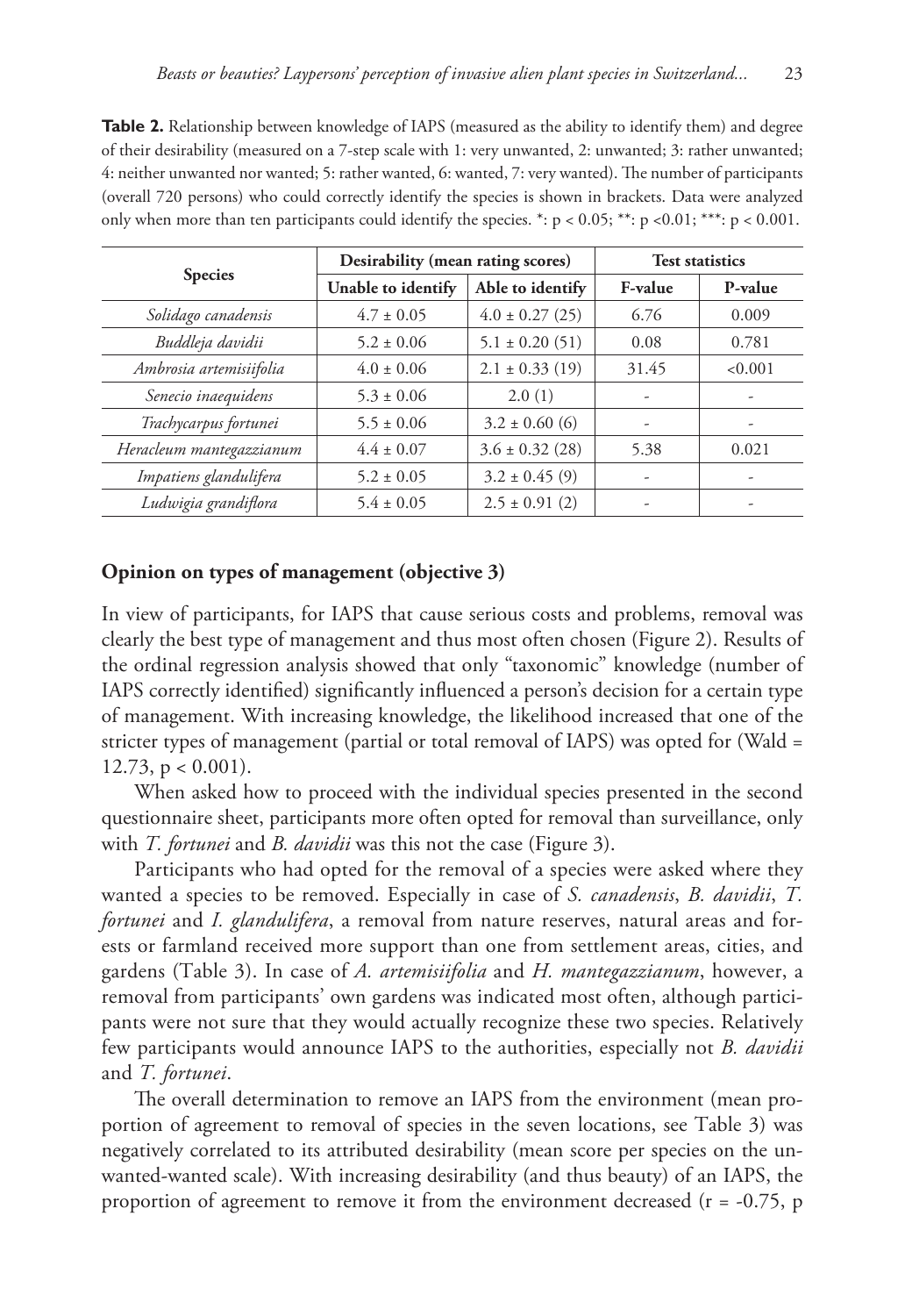

**Figure 2.** Preference for certain types of management in Zurich, Geneva and Lugano. Participants (n = 720) had to choose among four management types the one they considered most suitable.



**Figure 3.** Proportion of people choosing various types of management for eight invasive alien plant species. Each species was introduced to 90 participants who then had to select the one type they considered most suitable for the species presented.

= 0.034). Analyzed separately, with increasing desirability of an IAPS, agreement to its removal from settlement areas ( $r = -0.85$ ,  $p = 0.034$ ), cities ( $r = -0.81$ ,  $p = 0.015$ ), gardens ( $r = -0.76$ ,  $p = 0.029$ ) and own gardens ( $r = -0.71$ ,  $p = 0.048$ ) decreased. Desirability and willingness to report an IAPS to the authorities were negatively correlated  $(r = -0.76, p = 0.029).$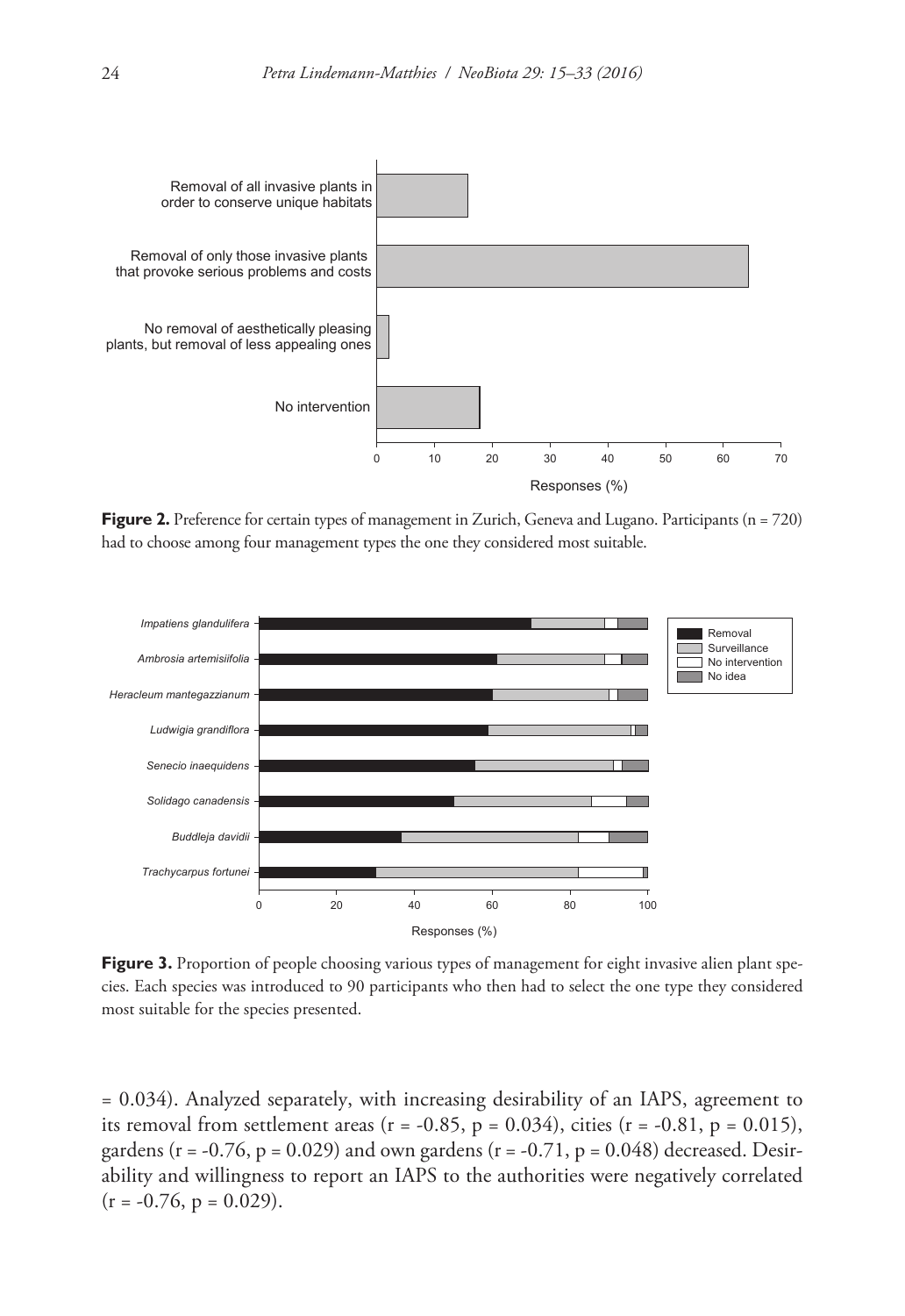Table 3. Willingness of participants to remove IAPS in certain locations and to report these species to the authorities. Only participants who had previously opted **Table 3.** Willingness of participants to remove IAPS in certain locations and to report these species to the authorities. Only participants who had previously opted for a removal of these species in Switzerland (numbers provided in brackets) were included. for a removal of these species in Switzerland (numbers provided in brackets) were included.

|                                     |          |         |            | Removal of species (agreement in %) |        |         |            |            |      |      | Reporting of species (%) |
|-------------------------------------|----------|---------|------------|-------------------------------------|--------|---------|------------|------------|------|------|--------------------------|
| Species                             | Nature   | Natural | Forests or | Settlement                          | Cities | Gardens | <b>Own</b> | $O$ verall | Yes  | ż    | Not sure to              |
|                                     | reserves | areas   | farmland   | areas                               |        |         | garden     | mean       |      |      | recognize it             |
| Solidago canadensis (n = 45)        | 75.6     | 66.7    | 60.0       | 24.4                                | 20.0   | 24.4    | 64.4       | 47,9       | 22.2 |      | 46.7                     |
| Buddleja davidii (n = 33)           | 69.7     | 60.6    | 39.4       | 24.2                                | 27.3   | 27.3    | 45.5       | 42,0       | 15.2 | 54.5 | 30.3                     |
| Ambrosia artemistifolia $(n = 55)$  | 52.7     | 45.5    | 58.2       | 76.4                                | 69.1   | 63.6    | 85.5       | 64,4       | 25.5 | 25.5 | 49.0                     |
| Senecio inaequidens (n = 50)        | 54.0     | 58.0    | 66.0       | 36.0                                | 30.0   | 46.0    | 78.0       | 52,6       | 14.0 | 30.0 | 56.0                     |
| Trachycarpus fortunei (n = 27)      | 59.3     | 70.4    | 55.6       | $\Xi$                               | 14.8   | 18.5    | 33.3       | 37,6       | 18.5 | 48.1 | 33.4                     |
| Heracleum mantegazzianum $(n = 54)$ | 66.7     | 63.0    | 46.3       | 53.7                                | 37.0   | 55.6    | 87.0       | 58,5       | 31.5 | 20.4 | 48.1                     |
| Impatiens glandulifera $(n = 63)$   | 68.3     | 68.3    | 55.6       | 19.0                                | 14.3   | 17.5    | 54.0       | 42,4       | 17.5 | 36.5 | 46.0                     |
| Ludwigia grandiflora (n = 53)       | 77.4     | 67.9    | 64.2       | 39.6                                | 35.8   | 37.7    | 60.4       | 54,7       | 20.8 | 34.0 | 45.2                     |
|                                     |          |         |            |                                     |        |         |            |            |      |      |                          |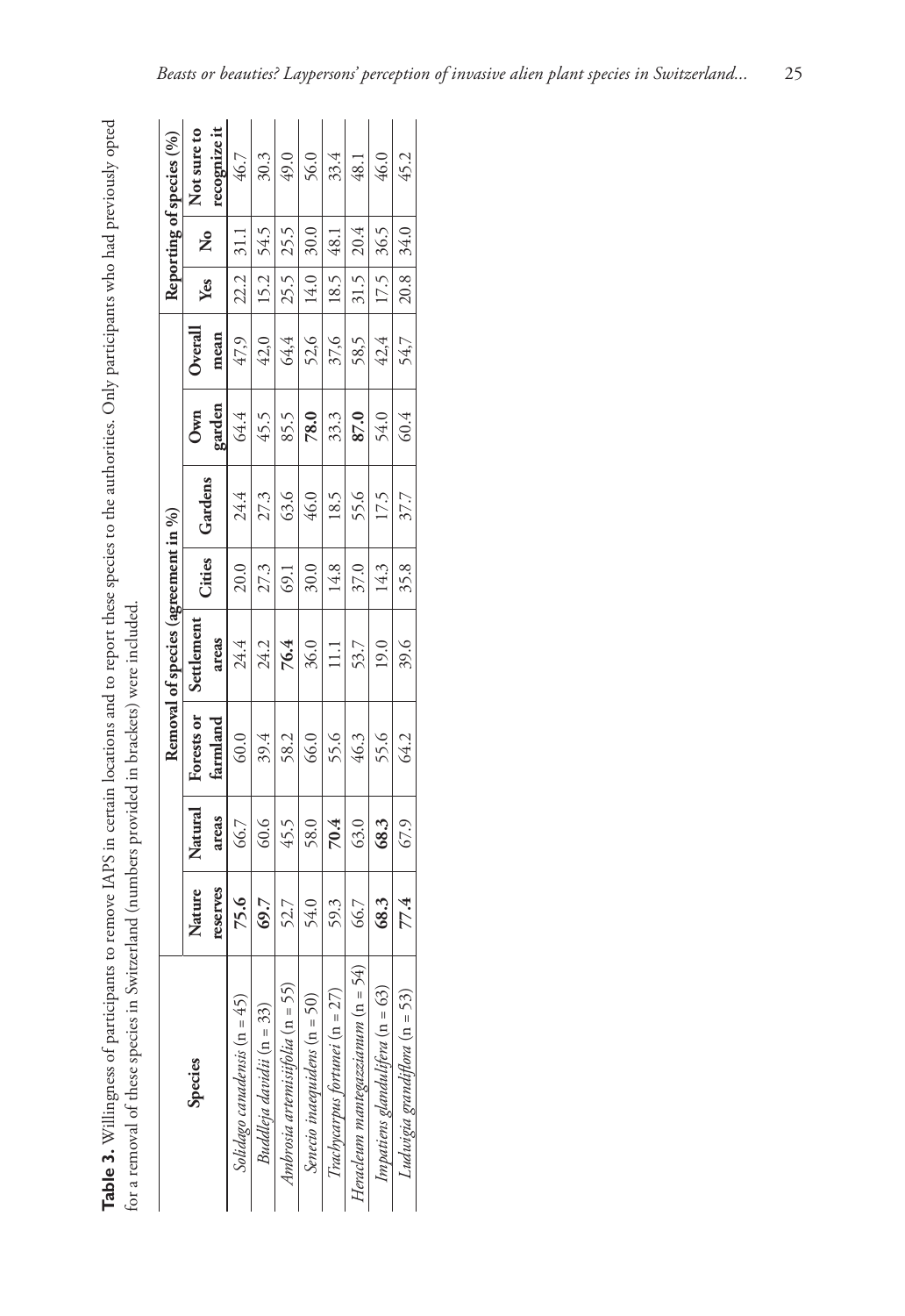## **Discussion**

Almost all plants were perceived as beautiful and wanted (first part of the questionnaire). Moreover, perceived beauty and desirability (high scores on the "beautiful" and "wanted" side of the rating scales) were positively correlated. It should be noted that participants' characterizations were unaffected by information about the invasive status of these species, this information was provided only in the second part of the questionnaire. As most participants did not recognize the species presented anyway, the results reflect unbiased feelings and preferences. Encounters with IAPS might thus evoke pleasurable (aesthetic) feelings, at least in laypersons, and a desire to keep them where they are. Participants' aesthetic feelings were hardly influenced by education or expertise, but were more prominent in women and increased with age. Women are generally more in favor than men of visually appealing plants (Strumse 1996, Lindemann-Matthies and Bose 2007), while older people might have developed a gardener's view on plants. Experiences with plants through garden work or other leisure-time activities are likely to increase with age, which might find their expressions in stronger feelings for the beauty and uniqueness of plants - even when it comes to *Ambrosia artemisiifolia*. This might also explain the increase in "taxonomic" knowledge with age.

Plants with bright flower colors, large sizes, and fragrance were found to be highly attractive to humans (Mack 2001, Lindemann-Matthies 2005, Lindemann-Matthies and Bose 2007). A preference for showy flowers was also evident in the present study. *Ludwigia grandiflora*, the largeflower (sic) primrose-willow, with its single large yellow flower was considered most beautiful and wanted, while *Ambrosia artemisiifolia* with its inconspicuous appearance was considered most ugly and unwanted. On several Mediterranean islands, the widespread invasive Bermuda buttercup (*Oxalis pescaprae*), an herbaceous annual plant, was also perceived as highly attractive for its yellow flowers and many people were surprised that it was not a native species (Bardsley and Edwards-Jones 2007).

With exception of the Chinese windmill palm (*Trachycarpus fortunei*), all species were perceived as rather ordinary, familiar and indigenous. Feelings of familiarity, ordinariness and nativeness were positively correlated. Such feelings paired with a lack in "taxonomic" knowledge might severely bias laypersons' perception of IAPS. Perceived familiarity with an IAPS has been found to have a mitigating effect on risk perception, and perceptions of risk increased if a species was perceived to be non-native (Humair et al. 2014b). Inexperienced laypersons may also be victims of a confusing use of terms. Alien species are often called "exotic", "foreign" or "introduced" (see McNeely 2001, p. 3, Colautti and MacIsaac 2004). In consequence, laypersons might expect IAPS to be exactly like that: exotic in appearance like the Chinese windmill palm. However, it should be noted that in Lugano, compared to the other two places, several plant species, and especially *T. fortunei*, were considered more ordinary, familiar, and less wanted (although still strongly on the "wanted" side of the scale). This reflects reality as *T. fortunei* is indeed common in the Ticino (FOEN 2006), and also indicates that despite their obvious lack of "taxonomic" knowledge, participants in Lugano had a feeling for IAPS in their environment.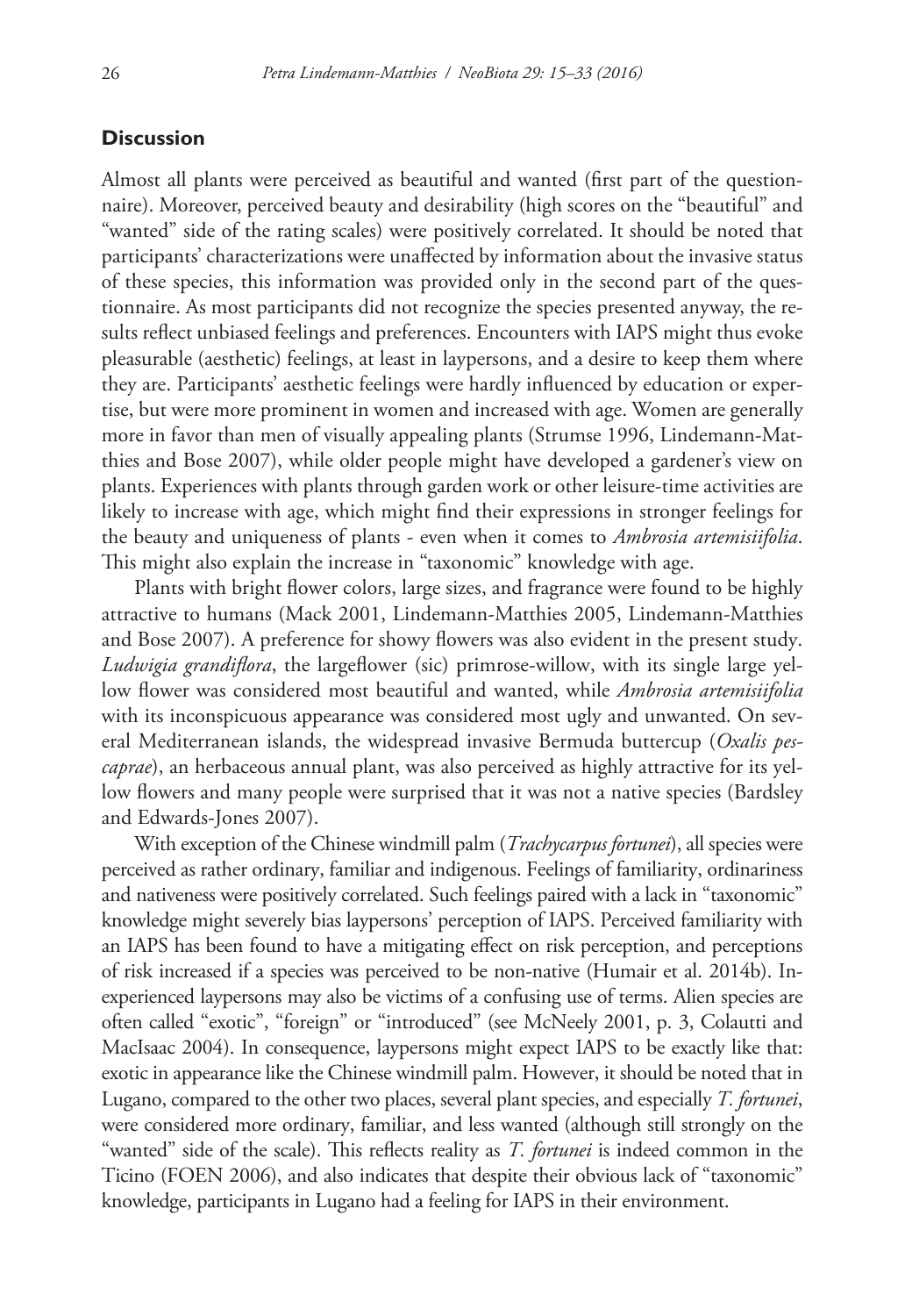Level of formal education did not influence participants' attitudes towards certain management types (but see Fischer and van der Wal 2006, García-Llorente et al. 2008), while knowledge of IAPS did. Participants who were able to identify IAPS from photos and might thus be able to recognize them outdoors, considered these species much more unwanted than those who were not. Correspondingly, support for a total removal of IAPS was much higher among "taxonomic experts", who were significantly more often individuals with a profession related to biology/ecology or landscape planning and members in an environmental organization. Due to their (professional) expertise and interest in environmental issues, they might know more about IAPS, be more sensitized about their negative impacts, and thus react accordingly in their choice of management types.

Participants agreed most with the proposal to eradicate only IAPS that cause serious problems and costs. A preference for the eradication of only economically damaging species instead of eradication of all IAS was also found in other studies (Bardsley and Edward-Jones 2007, Bremner and Park 2007, García-Llorente et al. 2008). This result was thus not unexpected and may reflect a greater concern of the public for the negative economic rather than ecological effects of IAPS. In case of *A. artemisiifolia* and *H. mantegazzianum*, agreement for species removal in almost all locations was high (note that this was the case after information about these species was presented). This supports the notion that it is not the threat to the environment, but the threat to the well-being of people that is of central concern in the invasive plant discussion (Fransson and Gärling 1999). However, when it came to attractive and already widely established ornamentals such as *B. davidii*, *S. canadensis* and *T. fortunei*, participants were much less willing to remove these species from settlement areas or gardens. Overall, willingness to remove an IAPS and to report it to the authorities decreased with increasing desirability (and thus beauty) of a species. This indicates that laypersons, even when they have information about IAPS and the problems they can cause, still think that the beauty of some invasive plants may in settlement areas more than outweigh the damage they may cause. In other words: beauties do not easily become beasts.

As seen in this study, invasive species management might get in conflict with a public unwilling to support eradication of appealing plants. *Ludwigia grandiflora* and *Trachycarpus fortunei* (both with strong invasive potential in Switzerland, e.g., Walther et al. 2007, Nehring and Kolthoff 2011) were perceived as beautiful and wanted. However, taxonomic knowledge of these (and other) species diminished the wish to have them around. In contrast to the above mentioned species, *Ambrosia artemisiifolia* was already perceived as rather ugly and unwanted. Nevertheless, there is also no reason to hope that populations of ragweed will be detected, reported to the authorities, or eradicated by laypersons as only few persons knew what the species actually looks like.

There are certain limitations to the present study. Younger people were over-represented as they were much more willing to participate than older ones. Moreover, higher qualified and environmentally engaged individuals were also overrepresented. Similar results were found in other comparable studies (e.g., Colton and Alpert 1998, Bremner and Park 2007). Participants are thus a convenience sample, and results can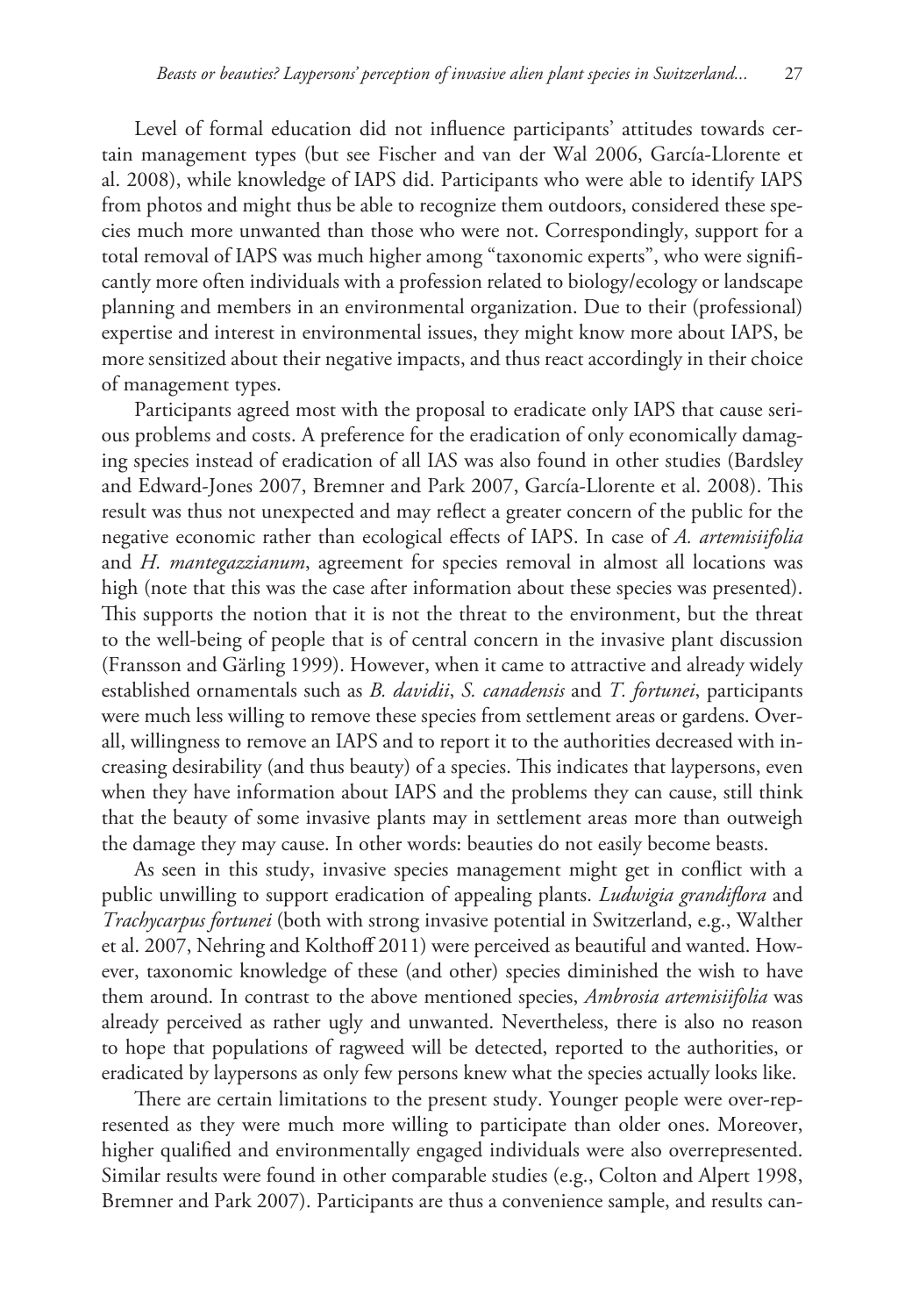not be generalized to the public in Switzerland. In the questionnaire, participants' perceptions of the eight IAPS were examined with conceptually-related attributes using semantic differentials. The positive correlations between, e.g., aesthetic appeal and desirability of a species as well as between familiarity and nativeness could thus be due to overlaps of these concepts. However, these characteristics covered a spectrum of relevant attributes used in the discussion about IAS and in previous research (e.g., Fischer and van der Wal 2007). In the description of the eight invasive plant species (Suppl. material 1), negative effects of the invasive species were explained to the participants. This information may have influenced participants' choice of certain types of management, but was considered to be necessary background information for laypersons.

# **Conclusions**

Public support is seen as crucial for the prevention and successful management of IAS in Switzerland (Wittenberg 2005). The present results highlight the importance of understanding the values and attitudes held by the general public with respect to IAS management support (see also Bremner and Park 2007). Participants' intuitive perception of the eight IAPS presented was one of "desirable native (or in case of *T. fortunei* exotic) beauties". Taking into account that only few participants had prior knowledge of IAPS due to their profession or personal interest, the results exemplify the need to help laypersons understand the threats (beautiful) IAPS can pose. Otherwise, they may question and rather not support eradication or control programmes, especially of species that are considered attractive.

The present results also highlight that public information should focus more on impact-related criteria of IAPS than on species' origin (see also van der Wal et al. 2015). With the exception of *T. fortunei*, all IAPS were perceived as native. Without actually knowing species (and participants were lacking "taxonomic" knowledge) a distinction by "origin" is hard to make as one cannot tell whether a species is native by just looking at it. It might thus be advisable to skip the native-alien distinction in public information and education and to concentrate instead on the actual risks a species might cause (Selge et al. 2011, Boonman-Berson et al. 2014, van der Wal et al. 2015). Perceived abundance and damage to nature and the economy, rather than non-nativeness, influenced attitudes towards species management (van der Wal et al. 2015).

In general, participants were rather supportive of a removal of IAPS. However, information about negative effects does not change beauties into beasts. The present results highlight that laypersons may ignore the damage attractive IAPS can cause, and thus not support their removal in settlement areas and gardens, especially when these species do not affect human health. Information on IAPS should thus not only focus on their general impact, but rather on reasons for the eradication and control in particular locations. First attempts in this direction have already been made in Switzerland. Cantonal authorities and NGOs have published a number of information sheets about IAPS for garden owners, and flyers about, e.g., *Solidago canadensis* have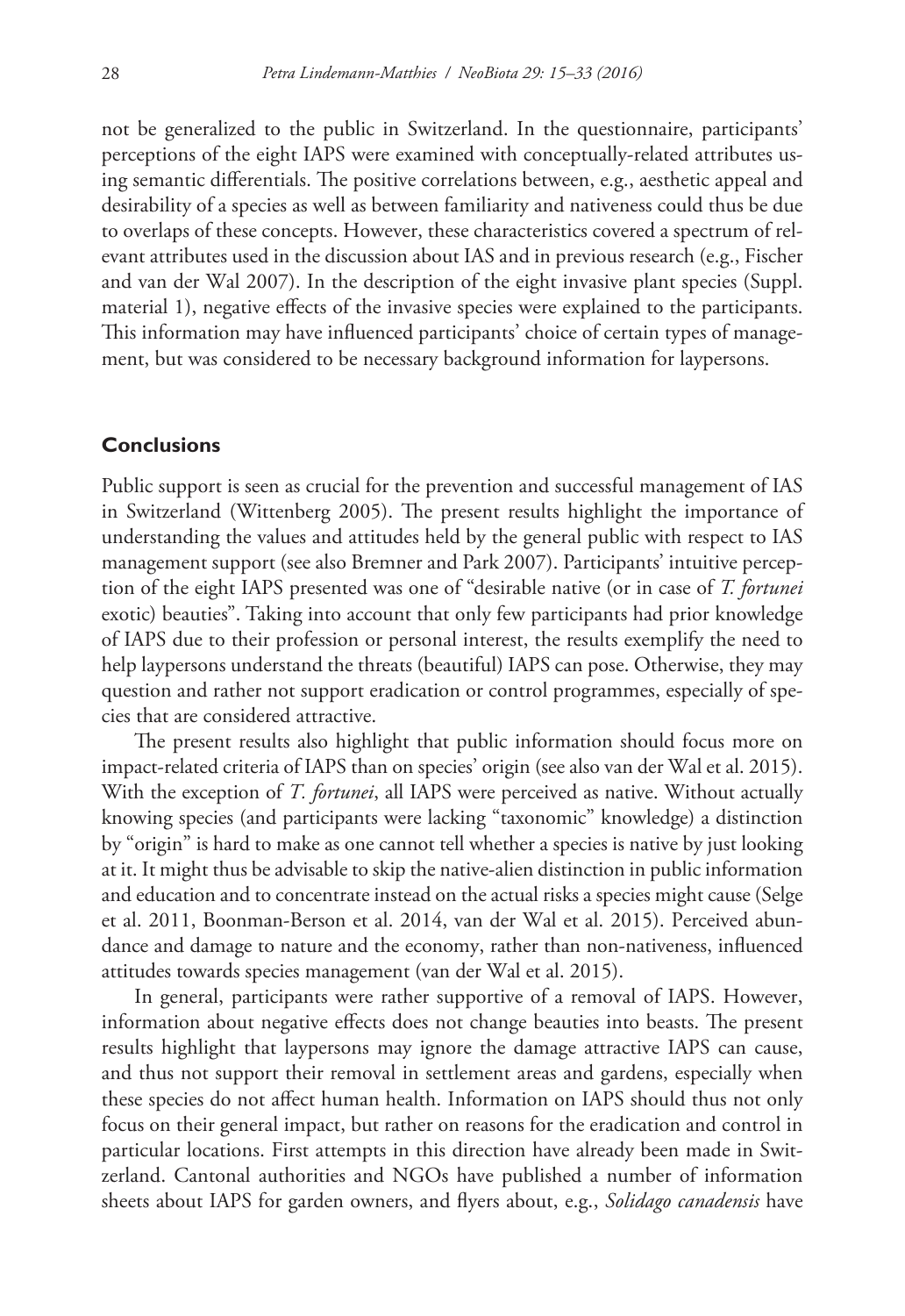been distributed to garden owners who live close to conservation areas (for an example see DGS 2015).

The present results highlight also the importance of taxonomic knowledge. Although taxonomic knowledge of laypersons may be irrelevant for the effective management of IAPS, it is still an important proxy for people's reaction to IAPS. Six out of the eight IAPS in the present study are included in the "Swiss Ordonnance on Organism Dissemination in the Environment 814.911" and may therefore not be introduced in the environment in Switzerland. However, a lack of knowledge of these species is likely to limit the efficiency of this legal obligation. If laypersons are unable to identify these IAPS, they are also unable to detect them and report them to the authorities. One way to counteract this lack of "taxonomic" knowledge could be to directly engage the public in eradication projects. Nationwide "root-out-days" are yearly events in Switzerland where the public receives information about the IAPS in focus (in 2015 *Solidago canadensis*, <http://www.arten-ohne-grenzen.ch/>). Personal experience and direct involvement in the root-out-event might foster the understanding of the public of the damage caused by IASP and the necessity of measures to control even beautiful invasive plants.

## **Acknowledgements**

I would like to thank Barbara Roth and Maja Ravaioli for their help in acquiring the data, Diethart Matthies for valuable comments on an earlier version of this article, and Chris Auber for checking the English.

## **References**

- Andreu J, Vilà M, Hulme PE (2009) An assessment of stakeholder perceptions and management of noxious alien plants in Spain. Environmental Management 43: 1244–1255. [doi:](http://dx.doi.org/10.1007/s00267-009-9280-1) [10.1007/s00267-009-9280-1](http://dx.doi.org/10.1007/s00267-009-9280-1)
- Bardsley DK, Edwards-Jones G (2007) Invasive species policy and climate change: Social perceptions of environmental change in the Mediterranean. Environmental Science and Policy 10: 230–242. [doi: 10.1016/j.envsci.2006.12.002](http://dx.doi.org/10.1016/j.envsci.2006.12.002)
- Bertolino S, Genovesi P (2003) Spread and attempted eradication of the grey squirrel (*Sciurus carolinensis*) in Italy, and consequences for the red squirrel (*Sciurus vulgaris*) in Eurasia. Biological Conservation 109: 351–358. [doi: 10.1016/S0006-3207\(02\)00161-1](http://dx.doi.org/10.1016/S0006-3207(02)00161-1)
- Boonman-Berson S, Turnhout E, van Tatenhove J (2014) Invasive species: The categorization of wildlife in science, policy, and wildlife management. Land Use Policy 38: 204–212. [doi:](http://dx.doi.org/10.1016/j.landusepol.2013.11.002) [10.1016/j.landusepol.2013.11.002](http://dx.doi.org/10.1016/j.landusepol.2013.11.002)
- Bremner A, Park K (2007) Public attitudes to the management of invasive non-native species in Scotland. Biological Conservation 139: 306–314. [doi: 10.1016/j.biocon.2007.07.005](http://dx.doi.org/10.1016/j.biocon.2007.07.005)
- CBD (Convention on Biological Diversity) (2009) What are invasive alien species? [https://](https://www.cbd.int/idb/2009/about/what/) [www.cbd.int/idb/2009/about/what/](https://www.cbd.int/idb/2009/about/what/)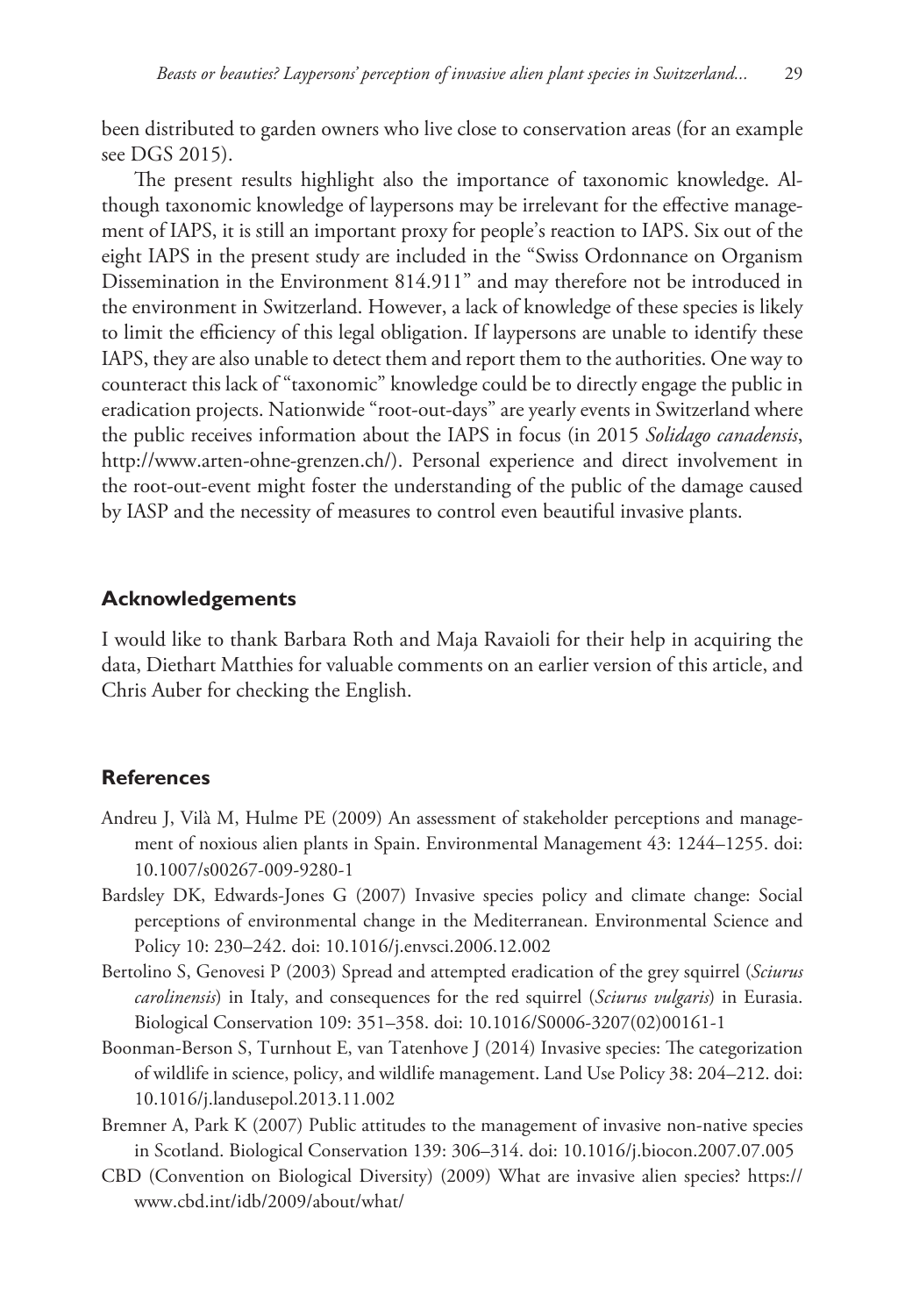- Colautti RI, MacIsaac HJ (2004) A neutral terminology to define 'invasive' species. Diversity and Distributions 10: 135–141. [doi: 10.1111/j.1366-9516.2004.00061.x](http://dx.doi.org/10.1111/j.1366-9516.2004.00061.x)
- Colton TF, Alpert P (1998) Lack of public awareness of biological invasions by plants. Natural Areas Journal 8: 262–266.
- Commission of the European Communities (2008) Communication from the Commission to the Council, the European Parliament, the European Economic and Social Committee of the Regions towards an EU Strategy on invasive species. COM, Brussels. [http://ec.europa.](http://ec.europa.eu/environment/nature/invasivealien/docs/1_EN_ACT_part1_v6.pdf) [eu/environment/nature/invasivealien/docs/1\\_EN\\_ACT\\_part1\\_v6.pdf](http://ec.europa.eu/environment/nature/invasivealien/docs/1_EN_ACT_part1_v6.pdf)
- Crawley MJ (2005) Statistics: An introduction using R. Wiley, Chichester. [doi:](http://dx.doi.org/10.1002/9781119941750) [10.1002/9781119941750](http://dx.doi.org/10.1002/9781119941750)
- DGS (Departement Gesundheit und Soziales Kanton Aargau) (2015) Invasive Neobiota: Was tun? [https://www.ag.ch/de/dgs/verbraucherschutz/chemiesicherheit/neobiota/invasive\\_](https://www.ag.ch/de/dgs/verbraucherschutz/chemiesicherheit/neobiota/invasive_neobiota/invasive_neobiota_im_garten.jsp) [neobiota/invasive\\_neobiota\\_im\\_garten.jsp](https://www.ag.ch/de/dgs/verbraucherschutz/chemiesicherheit/neobiota/invasive_neobiota/invasive_neobiota_im_garten.jsp) [In German]
- Fischer A, van der Wal R (2006) Invasive plant suppresses charismatic seabird the construction of attitudes towards biodiversity management options. Biological Conservation 135: 256–267. [doi: 10.1016/j.biocon.2006.10.026](http://dx.doi.org/10.1016/j.biocon.2006.10.026)
- Fischer A, Young JC (2007) Understanding mental constructs of biodiversity: Implications for biodiversity management and conservation. Biological Conservation 136: 271–282. [doi:](http://dx.doi.org/10.1016/j.biocon.2006.11.024) [10.1016/j.biocon.2006.11.024](http://dx.doi.org/10.1016/j.biocon.2006.11.024)
- FOEN (Federal Office for the Environment) (2006) Invasive alien species in Switzerland. Fact Sheets. FOEN, Berne.
- FOEN (Federal Office for the Environment) (2007) CBD Notification 56333: Invasive alien species. Information submitted by Switzerland. [https://www.cbd.int/doc/submissions/ias/](https://www.cbd.int/doc/submissions/ias/ias-ch-2007-en.pdf) [ias-ch-2007-en.pdf](https://www.cbd.int/doc/submissions/ias/ias-ch-2007-en.pdf)
- Fransson N, Gärling T (1999) Environmental concern: conceptual definitions, measurement methods, and research findings. Journal of Environmental Psychology 19: 369–382. [doi:](http://dx.doi.org/10.1006/jevp.1999.0141) [10.1006/jevp.1999.0141](http://dx.doi.org/10.1006/jevp.1999.0141)
- García-Llorente M, Martín-López B, González JA, Alcorlo P, Montes C (2008) Social perceptions of the impacts and benefits of invasive alien species: Implications for management. Biological Conservation 141: 2969–2983. [doi: 10.1016/j.biocon.2008.09.003](http://dx.doi.org/10.1016/j.biocon.2008.09.003)
- Heink U, Jax K (2014) Framing biodiversity the case of "invasive alien species". In: Lanzerath D, Friele M (Eds) Concepts and values in biodiversity. Routledge, London, 73–98.
- Hulme PE, Pyšek P, Jarošík V, Pergl J, Schaffner U, Vilà M (2013) Bias and error in understanding plant invasion impacts. Trends in Ecology and Evolution 28: 212–218. [doi:](http://dx.doi.org/10.1016/j.tree.2012.10.010) [10.1016/j.tree.2012.10.010](http://dx.doi.org/10.1016/j.tree.2012.10.010)
- Humair F, Edwards PJ, Siegrist M, Kueffer C (2014a) Understanding misunderstandings in invasion science: Why experts don't agree on common concepts and risk assessments. NeoBiota 20: 1–30. [doi: 10.3897/neobiota.20.6043](http://dx.doi.org/10.3897/neobiota.20.6043)
- Humair F, Kueffer C, Siegrist M (2014b) Are non-native plants perceived to be more risky? Factors influencing horticulturists' risk perception of ornamental plant species. PLoS ONE 9(7): e102121. [doi: 10.1371/journal.pone.0102121](http://dx.doi.org/10.1371/journal.pone.0102121)
- Hunter LM, Brehm J (2003) Qualitative insight into public knowledge of, and concern with, biodiversity. Human Ecology 31: 309–320. [doi: 10.1023/A:1023988914865](http://dx.doi.org/10.1023/A:1023988914865)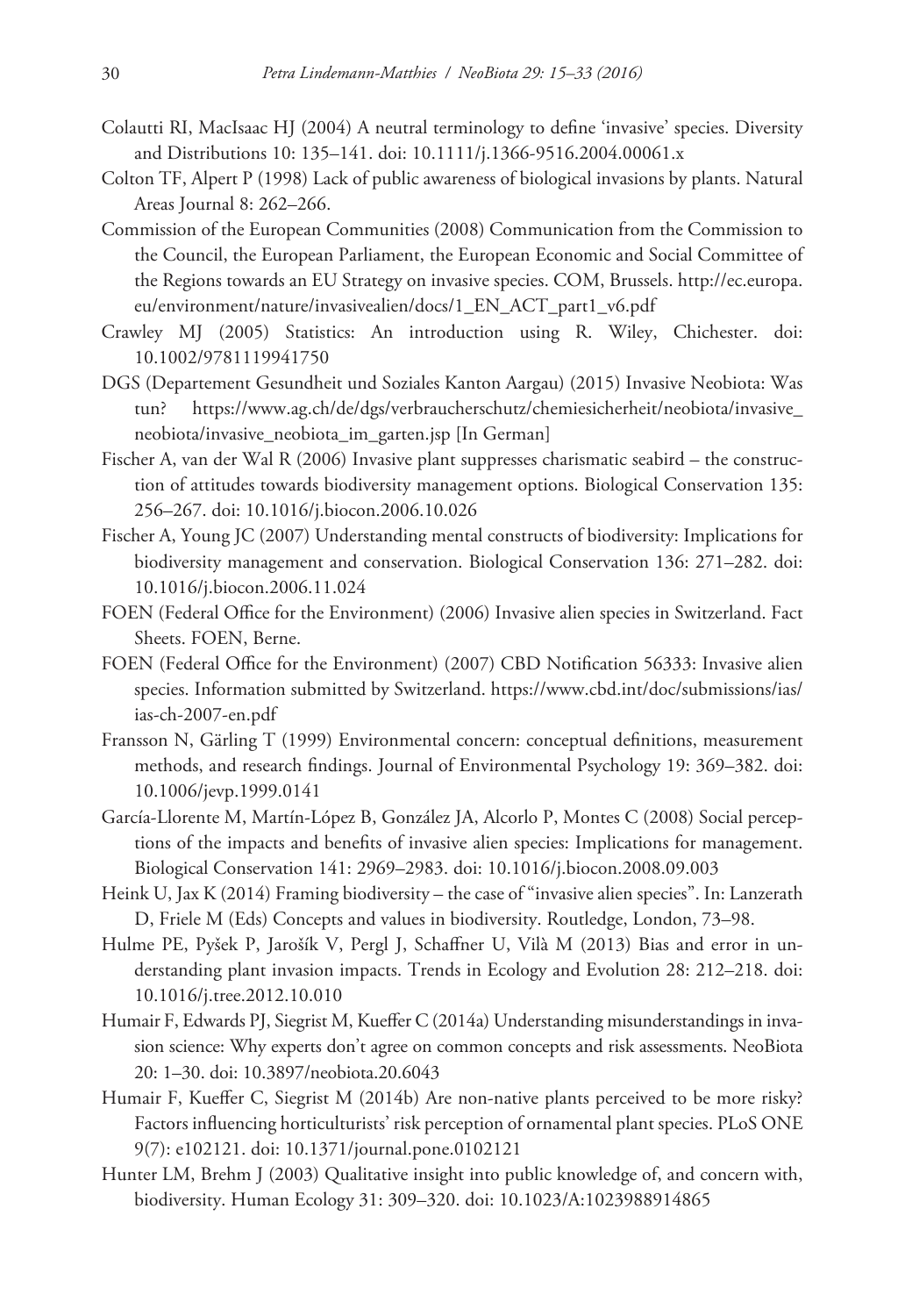- Junge X, Lindemann-Matthies P, Hunziker M, Schüpbach B (2011) Aesthetic preferences of non-farmers and farmers for different land-use types and proportions of ecological compensation areas in the Swiss lowlands. Biological Conservation 144: 1430–1440. [doi:](http://dx.doi.org/10.1016/j.biocon.2011.01.012) [10.1016/j.biocon.2011.01.012](http://dx.doi.org/10.1016/j.biocon.2011.01.012)
- Keller RP, Geist J, Jeschke JM, Kühn I (2011) Invasive species in Europe: Ecology, status, and policy. Environmental Sciences Europe 23: 1–17. [doi: 10.1186/2190-4715-23-23](http://dx.doi.org/10.1186/2190-4715-23-23)
- Lindemann-Matthies P (2005) Lovable mammals and lifeless plants: how children's interest in common local organisms can be enhanced through observation of nature. International Journal of Science Education 27: 655–677. [doi: 10.1080/09500690500038116](http://dx.doi.org/10.1080/09500690500038116)
- Lindemann-Matthies P, Bose E (2007) Species richness, structural diversity and species composition in meadows created by visitors of a botanical garden in Switzerland. Landscape and Urban Planning 79: 298–307. [doi: 10.1016/j.landurbplan.2006.03.007](http://dx.doi.org/10.1016/j.landurbplan.2006.03.007)
- Lindemann-Matthies P, Bose E (2008) How many species are there? Public understanding and awareness of biodiversity in Switzerland. Human Ecology 26: 731–742. [doi: 10.1007/](http://dx.doi.org/10.1007/s10745-008-9194-1) [s10745-008-9194-1](http://dx.doi.org/10.1007/s10745-008-9194-1)
- Lundberg A (2010) Conflicts between perception and reality in the management of alien species in forest ecosystems: A Norwegian case study. Landscape Research 35: 319–338. [doi:](http://dx.doi.org/10.1080/01426391003746523) [10.1080/01426391003746523](http://dx.doi.org/10.1080/01426391003746523)
- Mack RN (2001) Motivations and consequences of the human dispersal of plants. In: McNeely JA (Ed.) The great reshuffling: Human dimensions of invasive alien species. IUCN, Gland, 23–34.
- McKinney ML (2006) Urbanization as a major cause of biotic homogenization. Biological Conservation 127: 247–260. [doi: 10.1016/j.biocon.2005.09.005](http://dx.doi.org/10.1016/j.biocon.2005.09.005)
- McNeely JA (2001) An introduction to human dimensions of invasive alien species. In: Mc-Neely JA (Ed.) The great reshuffling: Human dimensions of invasive alien species. IUCN, Gland, 5–20.
- MEA (Millennium Ecosystem Assessment) (2005) Ecosystems and human well-being. Island Press, London.
- Minteer BA, Collins JP (2005) Why we need an "ecological ethics". Frontiers in Ecology and the Environment 3: 332–337. [doi: 10.1890/1540-9295\(2005\)003\[0332:WWNAEE\]2.0](http://dx.doi.org/10.1890/1540-9295(2005)003%5B0332:WWNAEE%5D2.0.CO;2) [.CO;2](http://dx.doi.org/10.1890/1540-9295(2005)003%5B0332:WWNAEE%5D2.0.CO;2)
- Nehring S, Kolthoff D (2011) The invasive water primrose *Ludwigia grandiflora* (Michaux) Greuter and Burdet (Spermatophyta: Onagraceae) in Germany: First record and ecological risk assessment. Aquatic Invasions 6: 83–89. [doi: 10.3391/ai.2011.6.1.10](http://dx.doi.org/10.3391/ai.2011.6.1.10)
- Pilgrim SE, Cullen C, Smith DJ, Pretty J (2007) Ecological knowledge is lost in wealthier communities and countries. Environmental Science and Technology 42: 1004–1009. [doi:](http://dx.doi.org/10.1021/es070837v) [10.1021/es070837v](http://dx.doi.org/10.1021/es070837v)
- Selge S, Fischer A, van der Wal R (2011) Public and professional views on invasive non-native species – A qualitative social scientific investigation. Biological Conservation 144: 3089–3097. [doi: 10.1016/j.biocon.2011.09.014](http://dx.doi.org/10.1016/j.biocon.2011.09.014)
- Sharp RL, Larson LR, Green GT (2011) Factors influencing public preferences for invasive alien species management. Biological Conservation 144: 2097–2104. [doi: 10.1016/j.bio](http://dx.doi.org/10.1016/j.biocon.2011.04.032)[con.2011.04.032](http://dx.doi.org/10.1016/j.biocon.2011.04.032)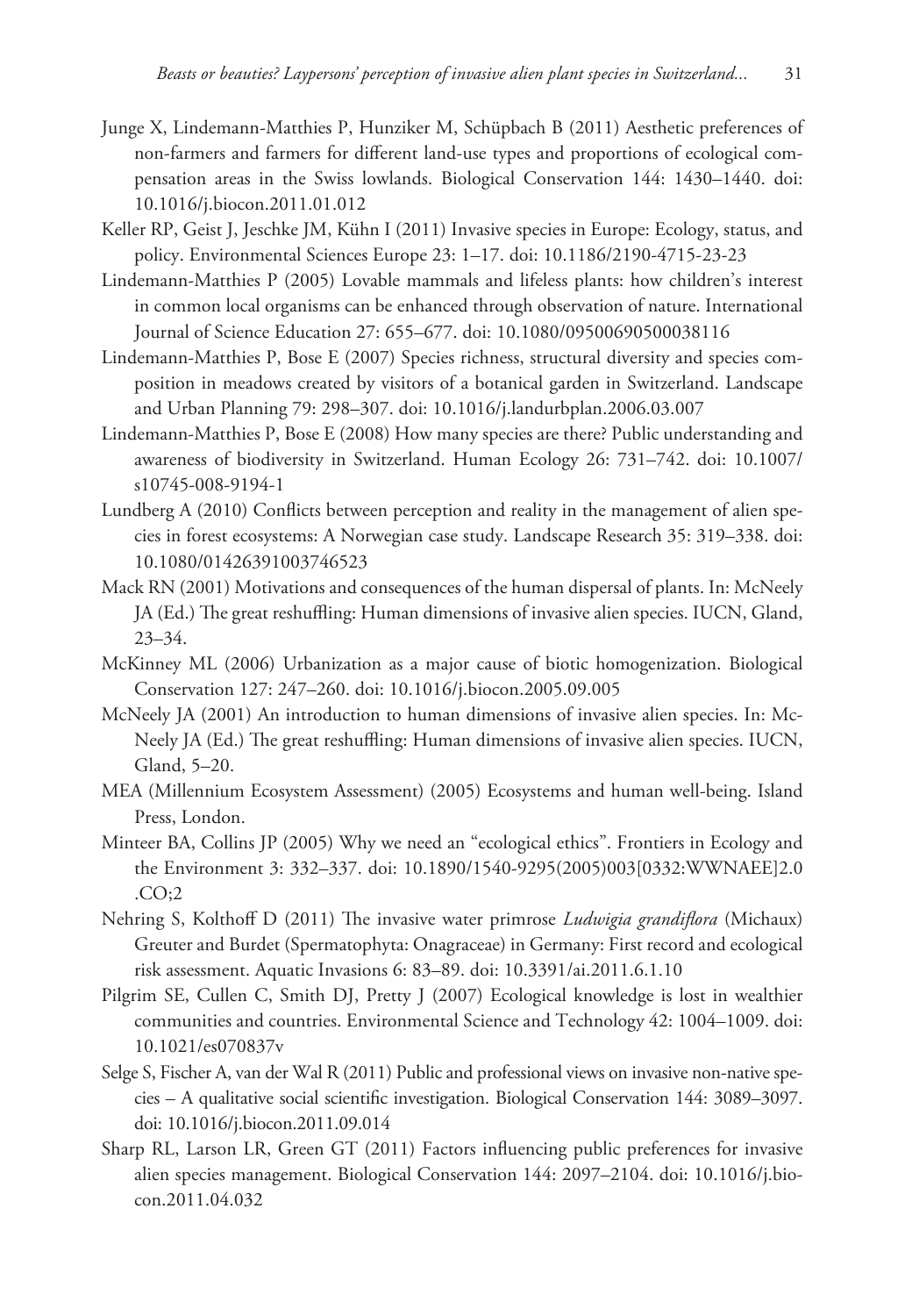- Simberloff D, Martin J-L, Genovesi P, Maris V, Wardle DA, Aronson J, Courchamp F, Galil B, García-Berthou E, Pascal M, Pyšek P, Sousa R, Tabacchi E, Vilà M (2013) Impacts of biological invasions: What's what and the way forward. Trends in Ecology and Evolution 28: 58–66. [doi: 10.1016/j.tree.2012.07.013](http://dx.doi.org/10.1016/j.tree.2012.07.013)
- Strumse E (1996) Demographic differences in the visual preferences for agrarian landscapes in Western Norway. Journal of Environmental Psychology 116: 17–31. [doi: 10.1006/](http://dx.doi.org/10.1006/jevp.1996.0002) [jevp.1996.0002](http://dx.doi.org/10.1006/jevp.1996.0002)
- Swiss Ordonnance on Organism Dissemination in the Environment (ODE) RS 814.911 (2008) [English version] [https://www.admin.ch/opc/de/classified-compila](https://www.admin.ch/opc/de/classified-compilation/20062651/200810010000/comparison.html)[tion/20062651/200810010000/comparison.html](https://www.admin.ch/opc/de/classified-compilation/20062651/200810010000/comparison.html)
- Van der Wal R, Fischer A, Selge S, Larson BMH (2015) Neither the public nor experts judge species primarily on their origins. Environmental Conservation 42: 349–355. [doi:](http://dx.doi.org/10.1017/S0376892915000053) [10.1017/S0376892915000053](http://dx.doi.org/10.1017/S0376892915000053)
- Veitch CR, Clout MN (2001) Human dimensions in the management of invasive species in New Zealand. In: McNeely JA (Ed.) The great reshuffling: Human dimensions of invasive alien species. IUCN, Gland, 63–71.
- Vilà M, Espinar JL, Hejda M, Hulme PE, Jarošík V, Maron JL, Pergl J, Schaffner U, Sun Y, Pyšek P (2011) Ecological impacts of invasive alien plants: a meta-analysis of their effects on species, communities and ecosystems. Ecology Letters 14: 702–708. [doi: 10.1111/j.1461-](http://dx.doi.org/10.1111/j.1461-0248.2011.01628.x) [0248.2011.01628.x](http://dx.doi.org/10.1111/j.1461-0248.2011.01628.x)
- Walther G-R, Gritti ES, Berger S, Hickler T, Tang Z, Sykes MT (2007) Palms tracking climate change. Global Ecology and Biogeography 16: 801–809. [doi: 10.1111/j.1466-](http://dx.doi.org/10.1111/j.1466-8238.2007.00328.x) [8238.2007.00328.x](http://dx.doi.org/10.1111/j.1466-8238.2007.00328.x)
- Wittenberg R (Ed.) (2005) An inventory of alien species and their threat to biodiversity and economy in Switzerland. CABI Bioscience Switzerland Centre report to the Swiss Agency for Environment, Forests and Landscape. The environment in Practice no. 0629. Federal Office for the Environment, Berne.